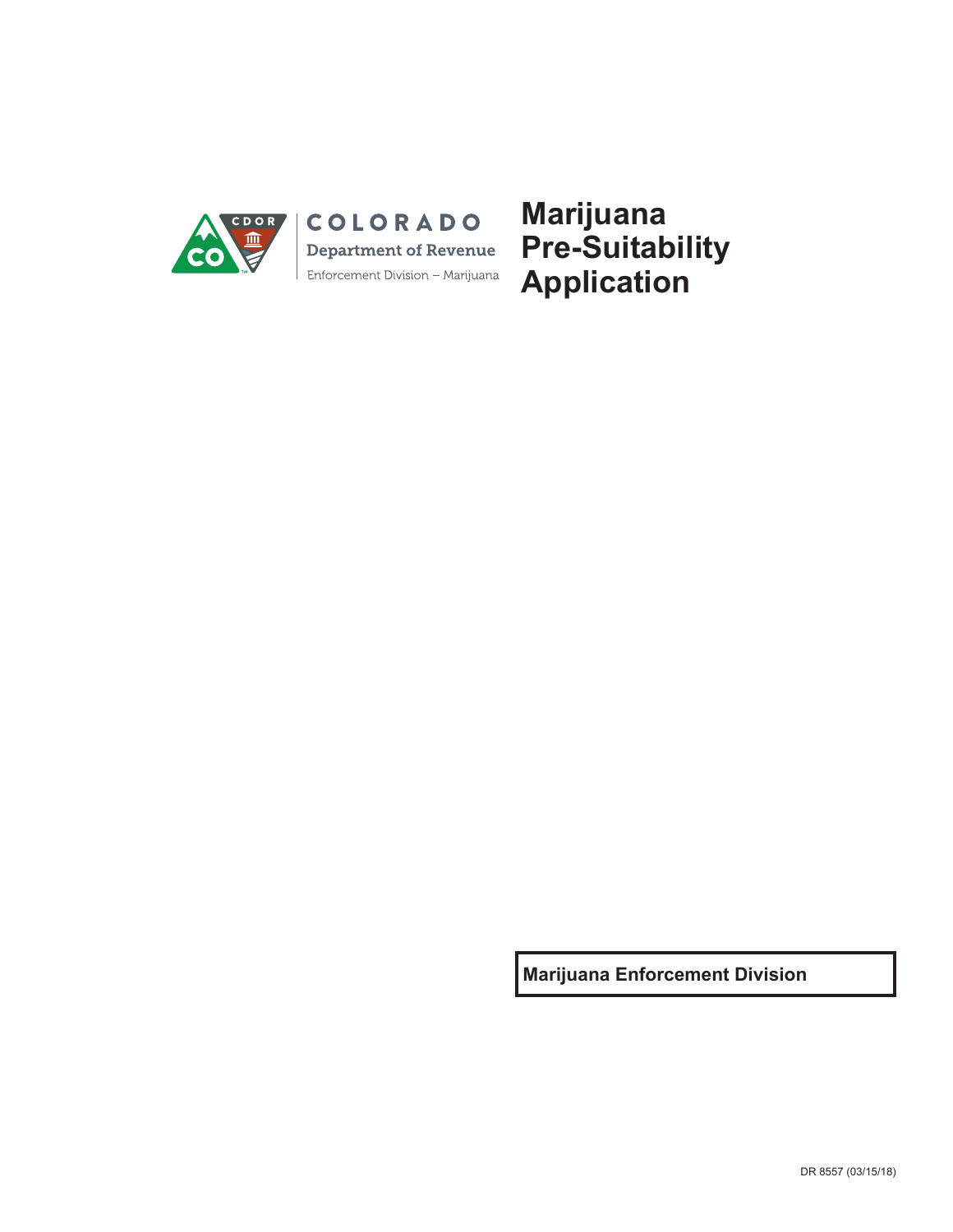| <b>Colorado Marijuana Enforcement Division</b>                                                               |                                                                                                                                                                                                                                                                                                                                              |  |  |  |  |  |  |  |  |
|--------------------------------------------------------------------------------------------------------------|----------------------------------------------------------------------------------------------------------------------------------------------------------------------------------------------------------------------------------------------------------------------------------------------------------------------------------------------|--|--|--|--|--|--|--|--|
|                                                                                                              | <b>Pre-suitability Application Instructions</b>                                                                                                                                                                                                                                                                                              |  |  |  |  |  |  |  |  |
|                                                                                                              |                                                                                                                                                                                                                                                                                                                                              |  |  |  |  |  |  |  |  |
|                                                                                                              |                                                                                                                                                                                                                                                                                                                                              |  |  |  |  |  |  |  |  |
|                                                                                                              | <b>APPLICATION CHECKLIST</b>                                                                                                                                                                                                                                                                                                                 |  |  |  |  |  |  |  |  |
|                                                                                                              |                                                                                                                                                                                                                                                                                                                                              |  |  |  |  |  |  |  |  |
|                                                                                                              |                                                                                                                                                                                                                                                                                                                                              |  |  |  |  |  |  |  |  |
|                                                                                                              | <b>Application Types</b>                                                                                                                                                                                                                                                                                                                     |  |  |  |  |  |  |  |  |
|                                                                                                              | Non-Resident Associated Key: Any stockholder holding an interest in a marijuana license, or any<br>officer or director, who also acts as a Key executive, employee or agent for a licensed Medical or<br>Retail Marijuana Business, but does not meet the residency requirements at the time of application.                                 |  |  |  |  |  |  |  |  |
| Application Completed & Signed-Applicable documents must be notarized prior to submission to<br>2<br>the MED |                                                                                                                                                                                                                                                                                                                                              |  |  |  |  |  |  |  |  |
|                                                                                                              | Type or clearly print an answer to every question. If a question does not apply to you, indicate so with<br>an N/A. If the available space is insufficient, continue on a separate sheet and precede each answer<br>with the appropriate title. Sign and date the application. Attach a copy of your State issued ID or<br>driver's license. |  |  |  |  |  |  |  |  |
|                                                                                                              | $\Box$ Copy of Agreement(s) with the Marijuana Business you will have interest in, if applicable                                                                                                                                                                                                                                             |  |  |  |  |  |  |  |  |
|                                                                                                              | Notice: You are required by state law to provide your social security number. If you do not have a<br>social security number, you must complete a sworn statement stating you do not have a social security<br>number.                                                                                                                       |  |  |  |  |  |  |  |  |
| 3                                                                                                            | <b>Application Submittal</b>                                                                                                                                                                                                                                                                                                                 |  |  |  |  |  |  |  |  |
|                                                                                                              | Bring in application or mail with all attachments and requisite fees to:                                                                                                                                                                                                                                                                     |  |  |  |  |  |  |  |  |
|                                                                                                              | Marijuana Enforcement Division<br>1707 Cole Blvd., Suite 300<br>Lakewood, CO 80401                                                                                                                                                                                                                                                           |  |  |  |  |  |  |  |  |
|                                                                                                              | NOTE: Incomplete applications WILL NOT be processed. Applicants or their representative<br>must collect the incomplete application and fees (including those mailed in or delivered via<br>courier), from the Lakewood office prior to the end of the next business day.                                                                     |  |  |  |  |  |  |  |  |
| 4                                                                                                            | <b>Application Fees</b>                                                                                                                                                                                                                                                                                                                      |  |  |  |  |  |  |  |  |
|                                                                                                              | All applications and documentation submitted must be single-sided on 8.5x11 inch paper.                                                                                                                                                                                                                                                      |  |  |  |  |  |  |  |  |
|                                                                                                              | See fee table on website: www.colorado.gov/revenue/med. Make check or money order payable to:<br>Colorado Department of Revenue (DOR). Checks will only be accepted in the name of the applicant,<br>owner(s) or business entity which has an ownership interest in the applicant or licensee.                                               |  |  |  |  |  |  |  |  |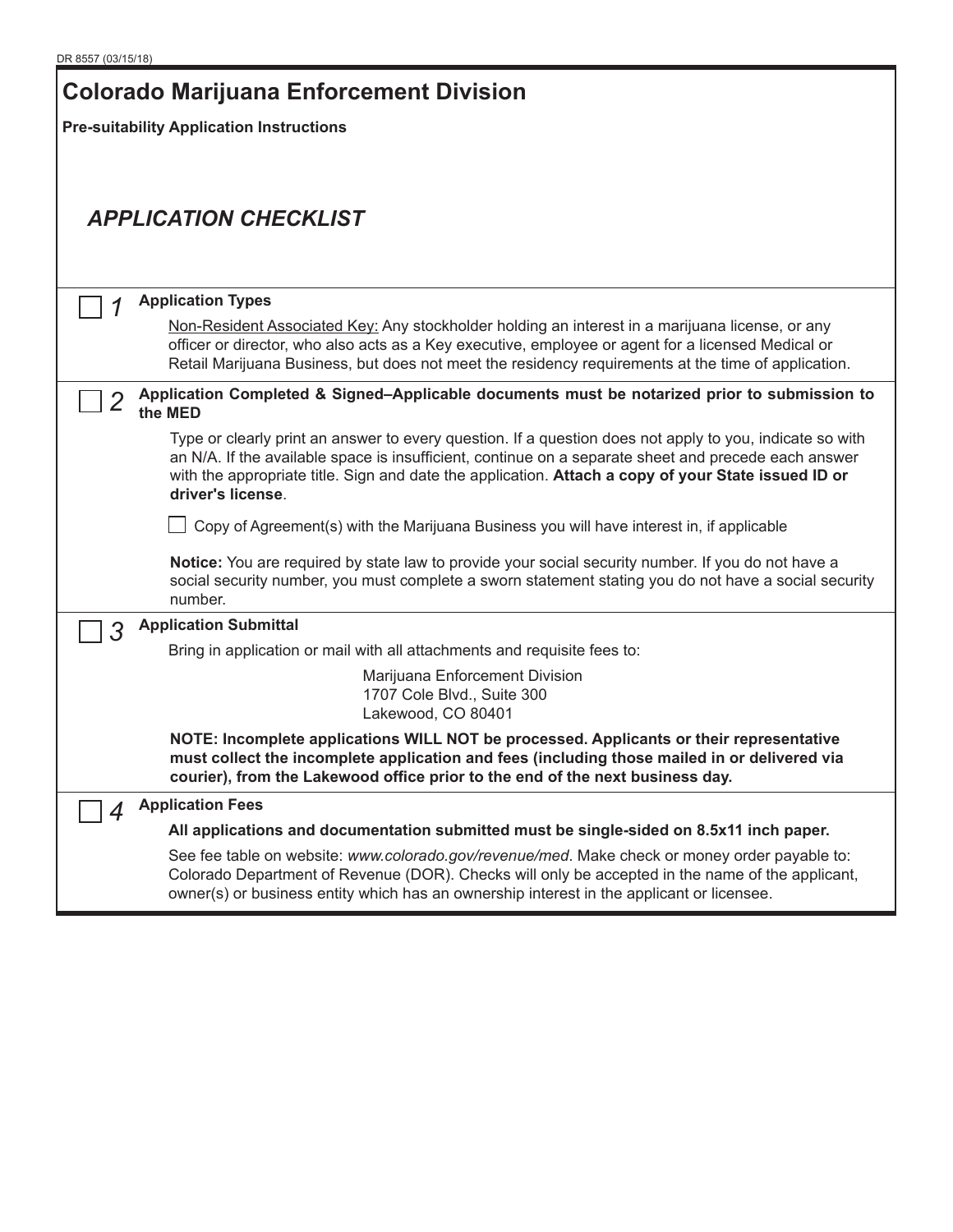## **Pre-Suitability Application Form**

|                                                                                                                                                                                                                                                                                |                                                                                                                                                                    |                      |                                                  |       |                        |      | Non-Resident Associated Key                                           |                         |  |                           |                         |                 |                                                                                                                            |
|--------------------------------------------------------------------------------------------------------------------------------------------------------------------------------------------------------------------------------------------------------------------------------|--------------------------------------------------------------------------------------------------------------------------------------------------------------------|----------------------|--------------------------------------------------|-------|------------------------|------|-----------------------------------------------------------------------|-------------------------|--|---------------------------|-------------------------|-----------------|----------------------------------------------------------------------------------------------------------------------------|
| Applicant's Last Name (Please Print)                                                                                                                                                                                                                                           |                                                                                                                                                                    |                      |                                                  |       |                        |      | First Name (Please Print)                                             |                         |  |                           | <b>Full Middle Name</b> |                 |                                                                                                                            |
|                                                                                                                                                                                                                                                                                | Maiden/Married Names Used (Full Name)<br>Nicknames, Aliases, Etc. Used (Full Name)<br>(Attach separate sheet if necessary)<br>(Attach separate sheet if necessary) |                      |                                                  |       |                        |      |                                                                       |                         |  |                           |                         |                 |                                                                                                                            |
| Gender<br>M<br>F                                                                                                                                                                                                                                                               | Race                                                                                                                                                               | Asian                | $\Box$ Black<br>Native Hawaiian/Pacific Islander |       | $\Box$ Caucasian       |      | Hispanic/Latino<br>Undisclosed/Unknown                                | Mixed Race              |  |                           |                         | Native American |                                                                                                                            |
| Date of Birth                                                                                                                                                                                                                                                                  |                                                                                                                                                                    |                      |                                                  |       | Social Security Number |      |                                                                       |                         |  |                           |                         |                 | Other Social Security Numbers Used<br>Yes (If yes attach details) $\Box$ No                                                |
| Place of Birth: City                                                                                                                                                                                                                                                           |                                                                                                                                                                    |                      |                                                  | State | Country                |      |                                                                       |                         |  |                           |                         |                 | Drivers License Number and State (provide copy)                                                                            |
| Physical Appearance <>                                                                                                                                                                                                                                                         |                                                                                                                                                                    | Height               |                                                  |       | Weight                 |      |                                                                       | Hair Color              |  |                           |                         | Eye Color       |                                                                                                                            |
| U.S. Citizen<br>  No<br>Yes                                                                                                                                                                                                                                                    |                                                                                                                                                                    |                      |                                                  |       |                        |      | If "No", Include details here: (Attached separate sheet if necessary) |                         |  | Alien Registration Number |                         |                 |                                                                                                                            |
| <b>CO</b> Resident<br>Yes<br>  No                                                                                                                                                                                                                                              |                                                                                                                                                                    | Date of CO Residency |                                                  |       |                        |      | If not a CO resident, list State resident of                          |                         |  |                           |                         |                 |                                                                                                                            |
| <b>Physical Address</b>                                                                                                                                                                                                                                                        |                                                                                                                                                                    |                      |                                                  |       |                        |      |                                                                       |                         |  |                           |                         |                 |                                                                                                                            |
| <b>Address</b>                                                                                                                                                                                                                                                                 |                                                                                                                                                                    |                      |                                                  |       | City                   |      |                                                                       | County                  |  |                           | <b>State</b>            |                 | ZIP                                                                                                                        |
| Length of time at this Address:<br>Year(s)                                                                                                                                                                                                                                     | Month(s)                                                                                                                                                           |                      | Home Phone Number                                |       |                        |      | Cell Phone Number                                                     |                         |  | <b>Email Address</b>      |                         |                 |                                                                                                                            |
|                                                                                                                                                                                                                                                                                |                                                                                                                                                                    |                      |                                                  |       |                        |      |                                                                       |                         |  |                           |                         |                 |                                                                                                                            |
| <b>Mailing Address (if different from Physical Address)</b>                                                                                                                                                                                                                    |                                                                                                                                                                    |                      |                                                  |       |                        |      |                                                                       |                         |  |                           |                         |                 |                                                                                                                            |
| <b>Address</b>                                                                                                                                                                                                                                                                 |                                                                                                                                                                    |                      |                                                  |       |                        | City |                                                                       |                         |  | <b>State</b>              | <b>ZIP</b>              |                 |                                                                                                                            |
|                                                                                                                                                                                                                                                                                |                                                                                                                                                                    |                      |                                                  |       |                        |      |                                                                       |                         |  |                           |                         |                 | List all addresses where you have lived during the last 10 years, not including present address, (attach separate sheet if |
| necessary)                                                                                                                                                                                                                                                                     | <b>Street and Number</b>                                                                                                                                           |                      |                                                  |       |                        |      | City/State/ZIP                                                        |                         |  | <b>From</b>               |                         |                 | To                                                                                                                         |
|                                                                                                                                                                                                                                                                                |                                                                                                                                                                    |                      |                                                  |       |                        |      |                                                                       |                         |  |                           |                         |                 |                                                                                                                            |
|                                                                                                                                                                                                                                                                                |                                                                                                                                                                    |                      |                                                  |       |                        |      |                                                                       |                         |  |                           |                         |                 |                                                                                                                            |
|                                                                                                                                                                                                                                                                                |                                                                                                                                                                    |                      |                                                  |       |                        |      |                                                                       |                         |  |                           |                         |                 |                                                                                                                            |
| Name of licensed Marijuana business you plan to be associated with                                                                                                                                                                                                             |                                                                                                                                                                    |                      |                                                  |       |                        |      | Work Phone Number                                                     |                         |  |                           | Job Title               |                 |                                                                                                                            |
| Name of employer<br>Work Phone Number                                                                                                                                                                                                                                          |                                                                                                                                                                    |                      |                                                  |       |                        |      |                                                                       | Occupation or Job Title |  |                           |                         |                 |                                                                                                                            |
| Do you currently possess a Colorado Marijuana license or are you an associated person in any other type of Colorado<br>Marijuana license?                                                                                                                                      |                                                                                                                                                                    |                      |                                                  |       |                        |      |                                                                       |                         |  |                           |                         |                 | Yes    No                                                                                                                  |
| *If "Yes", indicate license type and number here:                                                                                                                                                                                                                              |                                                                                                                                                                    |                      |                                                  |       |                        |      |                                                                       |                         |  |                           |                         |                 |                                                                                                                            |
| $\Box$ Yes<br>No<br>Have you ever applied before for a Marijuana license in this or any other jurisdiction, domestic or foreign, whether or not the<br>license was ever issued? (Not including a medical marijuana patient card)                                               |                                                                                                                                                                    |                      |                                                  |       |                        |      |                                                                       |                         |  |                           |                         |                 |                                                                                                                            |
| *If "Yes", explain here:                                                                                                                                                                                                                                                       |                                                                                                                                                                    |                      |                                                  |       |                        |      |                                                                       |                         |  |                           |                         |                 |                                                                                                                            |
| Have you ever been denied a Marijuana license, withdrawn a Marijuana license application or had any disciplinary action taken<br>against any Marijuana license that you have held, either individually or as part of an ownership group, in this or any other<br>jurisdiction? |                                                                                                                                                                    |                      |                                                  |       |                        |      |                                                                       |                         |  |                           |                         |                 | $\Box$ Yes $\Box$ No                                                                                                       |
| *If "Yes", explain here:                                                                                                                                                                                                                                                       |                                                                                                                                                                    |                      |                                                  |       |                        |      |                                                                       |                         |  |                           |                         |                 |                                                                                                                            |
| <b>Applicant's Signature</b>                                                                                                                                                                                                                                                   |                                                                                                                                                                    |                      |                                                  |       |                        |      |                                                                       |                         |  |                           | Date                    |                 |                                                                                                                            |
|                                                                                                                                                                                                                                                                                |                                                                                                                                                                    |                      |                                                  |       |                        |      |                                                                       |                         |  |                           |                         |                 |                                                                                                                            |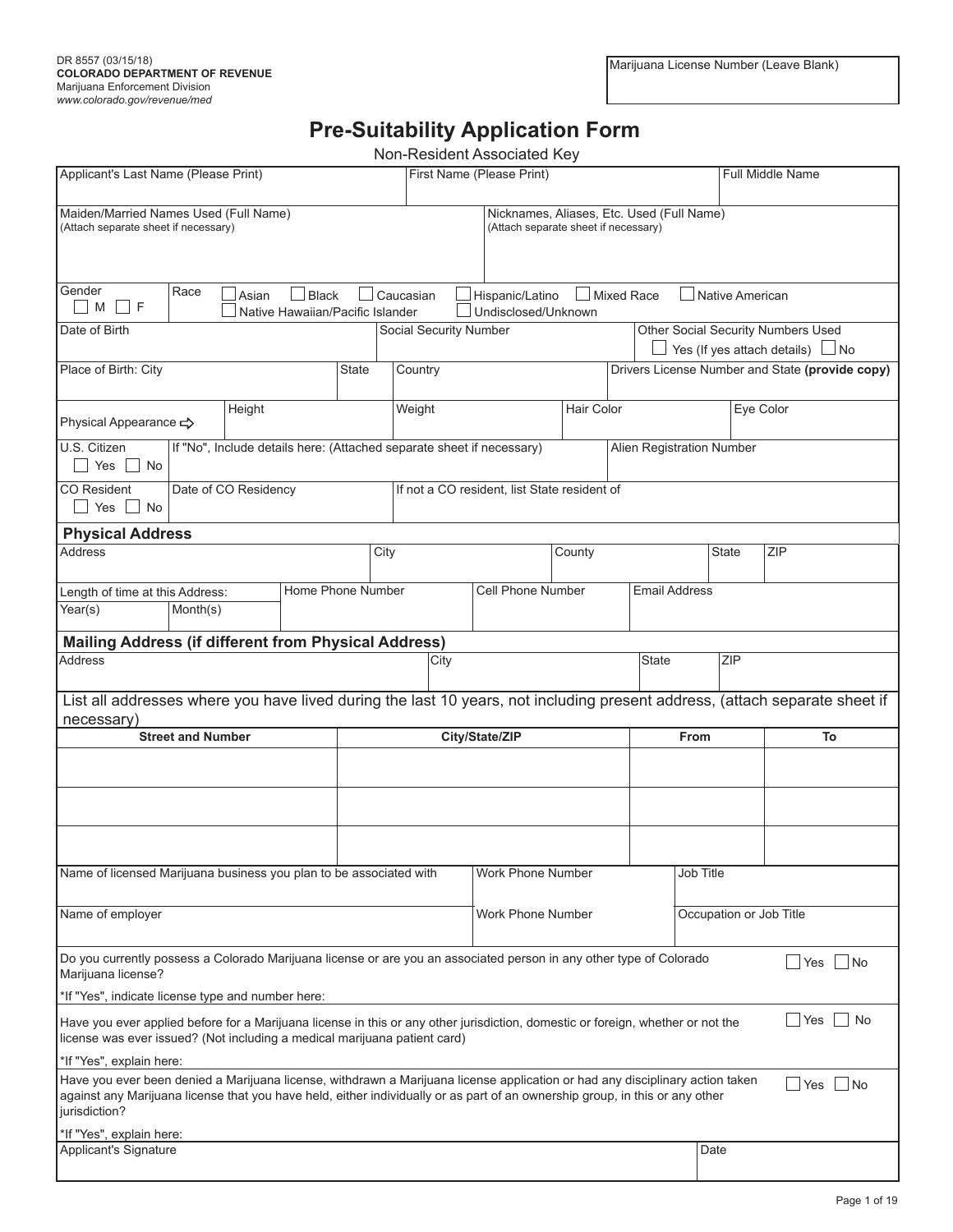| Applicant's Last Name (Please Print) | <sup>1</sup> First Name (Please Print) | <b>IFull Middle Name</b> |
|--------------------------------------|----------------------------------------|--------------------------|
|                                      |                                        |                          |

**NOTICE:** The Pre-Suitability Application Form is an official document. If you provide false information on this application and/or do not disclose all information the application asks, your application is subject to denial, and you may be subject to criminal prosecution. The Marijuana Enforcement Division will conduct a complete background investigation and will check all sources of information.

| $\mathbf{1}$ . | Have you discharged a sentence for a conviction of a felony pursuant to any state or federal<br>law regarding the possession, distribution, manufacturing, cultivation, or use of a controlled<br>substance, including probation or parole, within the past 10 years, even if the conviction<br>occurred more than 10 years ago? (Unless charge was prior to age 18 and was adjudicated<br>as a juvenile) | $\Box$ Yes $\Box$ No     |
|----------------|-----------------------------------------------------------------------------------------------------------------------------------------------------------------------------------------------------------------------------------------------------------------------------------------------------------------------------------------------------------------------------------------------------------|--------------------------|
| 2 <sub>1</sub> | Have you discharged a sentence, including probation or parole, within the past 5 years upon<br>conviction for ANY felony, even if the conviction occurred more than 5 years ago? (Unless<br>charge was prior to age 18 and was adjudicated as a juvenile)                                                                                                                                                 | _l Yes ∟No               |
| 3 <sub>l</sub> | Have you failed to remedy an outstanding delinquency for any judgments, taxes, interest<br>or penalties due to the Department of Revenue, relating to a Medical or Retail Marijuana<br>Business?                                                                                                                                                                                                          | $\Box$ Yes $\Box$ No     |
| 4.             | Are you a licensed Physician making marijuana patient recommendations?                                                                                                                                                                                                                                                                                                                                    | $\Box$ Yes $\Box$ No     |
| 5.             | Have you had your authority to act as a primary caregiver revoked by the State Health<br>Agency?                                                                                                                                                                                                                                                                                                          | $\Box$ Yes $\Box$ No     |
| 6              | Are you under 21 years of age at the time of this application?                                                                                                                                                                                                                                                                                                                                            | $\Box$ Yes $\Box$ No     |
| 7 <sub>1</sub> | Are you the spouse or child living in the household of any person employed by the Colorado<br>Marijuana Enforcement Division?                                                                                                                                                                                                                                                                             | $\sqcup$ Yes $\sqcup$ No |
| 8.             | Are you a sheriff, deputy sheriff, police officer, or prosecuting officer, or an officer or employee<br>with the marijuana state licensing authority or a local licensing authority?                                                                                                                                                                                                                      | Yes I<br>No.             |

**STOP!** If you answered YES to any of the above questions, by Colorado law you cannot obtain or hold a Colorado Marijuana license.

| I have thoroughly read and understand the questions above, and understand that I cannot hold a Colorado Marijuana<br>license if I answered "Yes" to any of the questions above. |        |  |  |  |
|---------------------------------------------------------------------------------------------------------------------------------------------------------------------------------|--------|--|--|--|
| Applicant's Signature                                                                                                                                                           | l Date |  |  |  |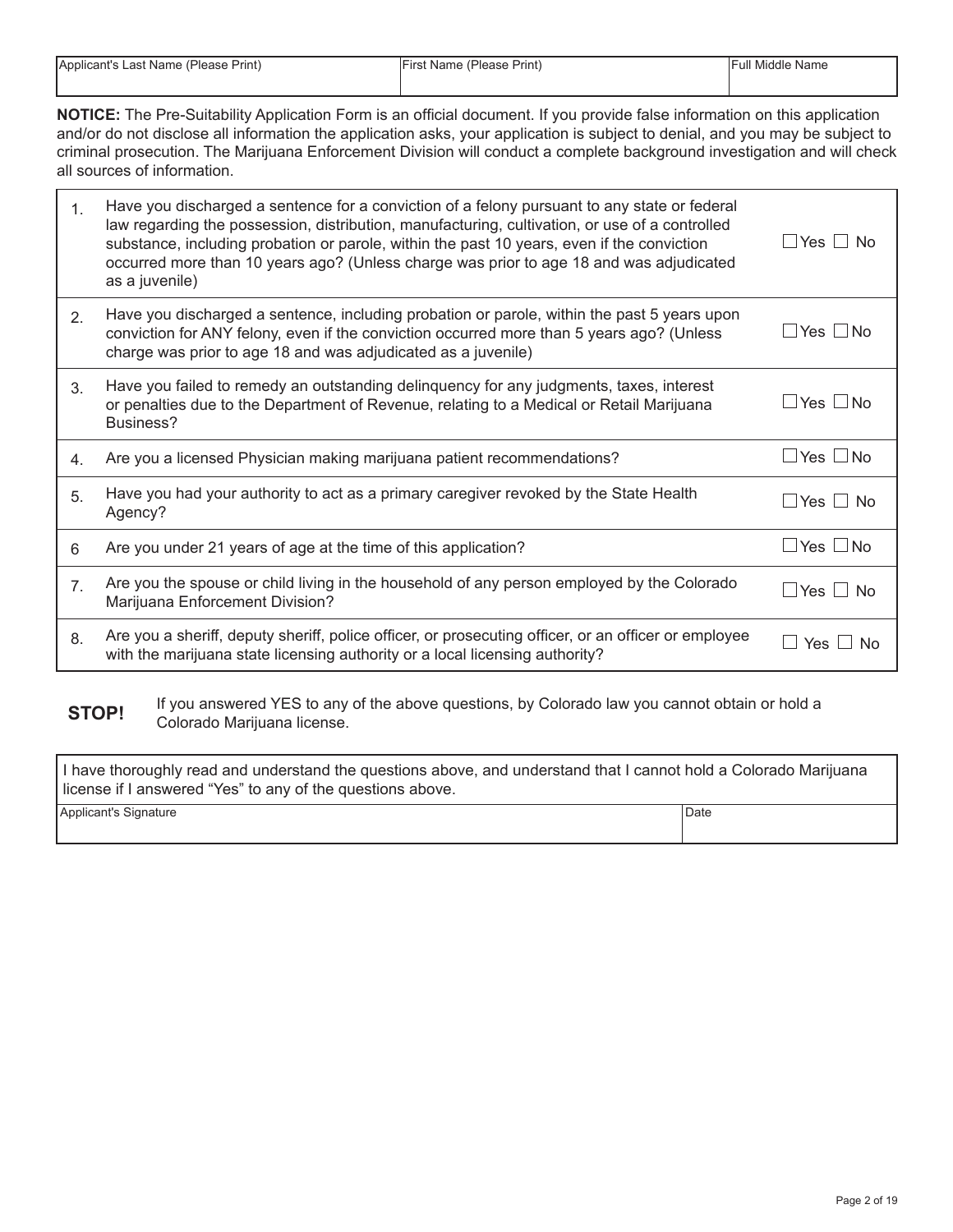| Applicant's Last Name (Please Print)                                                                                                                                                                                                                                                                                                                                                                                                                                                                                                                                                                                                                                                      |                                                                                                                                                                                                                                                                                                                                                                               |          | First Name (Please Print) | <b>Full Middle Name</b>                          |               |                               |  |
|-------------------------------------------------------------------------------------------------------------------------------------------------------------------------------------------------------------------------------------------------------------------------------------------------------------------------------------------------------------------------------------------------------------------------------------------------------------------------------------------------------------------------------------------------------------------------------------------------------------------------------------------------------------------------------------------|-------------------------------------------------------------------------------------------------------------------------------------------------------------------------------------------------------------------------------------------------------------------------------------------------------------------------------------------------------------------------------|----------|---------------------------|--------------------------------------------------|---------------|-------------------------------|--|
| <b>Education</b>                                                                                                                                                                                                                                                                                                                                                                                                                                                                                                                                                                                                                                                                          |                                                                                                                                                                                                                                                                                                                                                                               |          |                           |                                                  |               |                               |  |
| High School Name                                                                                                                                                                                                                                                                                                                                                                                                                                                                                                                                                                                                                                                                          |                                                                                                                                                                                                                                                                                                                                                                               | Location |                           |                                                  |               |                               |  |
|                                                                                                                                                                                                                                                                                                                                                                                                                                                                                                                                                                                                                                                                                           | Dates Attended                                                                                                                                                                                                                                                                                                                                                                |          |                           | Graduate                                         |               |                               |  |
|                                                                                                                                                                                                                                                                                                                                                                                                                                                                                                                                                                                                                                                                                           | From                                                                                                                                                                                                                                                                                                                                                                          |          | To                        | Yes l<br>$\blacksquare$<br><b>No</b>             |               |                               |  |
| College/Vo-Tech Name (Submit diploma copy)                                                                                                                                                                                                                                                                                                                                                                                                                                                                                                                                                                                                                                                |                                                                                                                                                                                                                                                                                                                                                                               | Location |                           |                                                  |               |                               |  |
| Major                                                                                                                                                                                                                                                                                                                                                                                                                                                                                                                                                                                                                                                                                     | Dates Attended                                                                                                                                                                                                                                                                                                                                                                |          |                           | Graduate                                         | Degree Earned |                               |  |
|                                                                                                                                                                                                                                                                                                                                                                                                                                                                                                                                                                                                                                                                                           | From                                                                                                                                                                                                                                                                                                                                                                          |          | To                        | $\Box$ Yes<br><b>No</b>                          |               |                               |  |
| Other College/School Name (Submit diploma copy)                                                                                                                                                                                                                                                                                                                                                                                                                                                                                                                                                                                                                                           |                                                                                                                                                                                                                                                                                                                                                                               | Location |                           |                                                  |               |                               |  |
| Major                                                                                                                                                                                                                                                                                                                                                                                                                                                                                                                                                                                                                                                                                     | Dates Attended                                                                                                                                                                                                                                                                                                                                                                |          |                           | Graduate                                         | Degree Earned |                               |  |
|                                                                                                                                                                                                                                                                                                                                                                                                                                                                                                                                                                                                                                                                                           | From                                                                                                                                                                                                                                                                                                                                                                          |          | To                        | $\Box$ Yes<br><b>No</b>                          |               |                               |  |
| Other College/School Name (Submit diploma copy)                                                                                                                                                                                                                                                                                                                                                                                                                                                                                                                                                                                                                                           |                                                                                                                                                                                                                                                                                                                                                                               | Location |                           |                                                  |               |                               |  |
|                                                                                                                                                                                                                                                                                                                                                                                                                                                                                                                                                                                                                                                                                           |                                                                                                                                                                                                                                                                                                                                                                               |          |                           |                                                  |               |                               |  |
| Major                                                                                                                                                                                                                                                                                                                                                                                                                                                                                                                                                                                                                                                                                     | Dates Attended                                                                                                                                                                                                                                                                                                                                                                |          |                           | Graduate                                         | Degree Earned |                               |  |
|                                                                                                                                                                                                                                                                                                                                                                                                                                                                                                                                                                                                                                                                                           | From                                                                                                                                                                                                                                                                                                                                                                          |          | To                        | $\Box$ Yes $\mathord{\text{\rm L}}$<br>$\Box$ No |               |                               |  |
|                                                                                                                                                                                                                                                                                                                                                                                                                                                                                                                                                                                                                                                                                           |                                                                                                                                                                                                                                                                                                                                                                               |          |                           |                                                  |               |                               |  |
| Criminal History (DO NOT DISCLOSE CRIMINAL HISTORY WHERE NON-CONVICTION RECORD HAS BEEN<br><b>SEALED OR EXPUNGED)</b>                                                                                                                                                                                                                                                                                                                                                                                                                                                                                                                                                                     |                                                                                                                                                                                                                                                                                                                                                                               |          |                           |                                                  |               |                               |  |
| In the last 10 years have you been arrested, served a criminal summons, charged with, or convicted of ANY crime<br>1.<br>regarding the possession, distribution, manufacturing, cultivation or use of a controlled substance?<br>(Unless charge was prior to age 18 and adjudicated as a juvenile).                                                                                                                                                                                                                                                                                                                                                                                       |                                                                                                                                                                                                                                                                                                                                                                               |          |                           |                                                  |               | Yes $\Box$ No                 |  |
| 2. In the last 5 years have you been arrested, served with a criminal summons, charged with, or convicted of ANY crime or<br>offense in any manner in this or any other country?                                                                                                                                                                                                                                                                                                                                                                                                                                                                                                          |                                                                                                                                                                                                                                                                                                                                                                               |          |                           |                                                  |               | Yes $\Box$ No<br>$\mathbf{I}$ |  |
| • You must include ALL arrests, charges, and convictions in the last 5 years, (unless charge was prior to age 18 and was<br>adjudicated as a juvenile), regardless of the outcome, even if the charges were dismissed or you were found not guilty.                                                                                                                                                                                                                                                                                                                                                                                                                                       |                                                                                                                                                                                                                                                                                                                                                                               |          |                           |                                                  |               |                               |  |
| • You must include ALL arrests, charges, and convictions regardless of the class of crime (felonies, misdemeanors,<br>and/or petty offenses).                                                                                                                                                                                                                                                                                                                                                                                                                                                                                                                                             |                                                                                                                                                                                                                                                                                                                                                                               |          |                           |                                                  |               |                               |  |
| • You must include ALL serious traffic offenses, including DUI; DWAI; reckless driving; leaving the scene of an accident<br>(hit and run); driving under denial, suspension or revocation; or any other offense which resulted in your being taken<br>into custody.                                                                                                                                                                                                                                                                                                                                                                                                                       |                                                                                                                                                                                                                                                                                                                                                                               |          |                           |                                                  |               |                               |  |
| bankruptcies:                                                                                                                                                                                                                                                                                                                                                                                                                                                                                                                                                                                                                                                                             | • NOTICE: Do not rely upon your understanding that an arrest or charge is "not supposed to be on your record." A criminal<br>record was not cleared, erased, sealed or expunged unless you were given, and have in your possession, a written<br>order from a judge directing that action. If yes, give details on the next page. List all cases without exception, including |          |                           |                                                  |               |                               |  |
| *If you answered YES, explain in detail on a separate sheet and attach it to your application. For each FELONY offense for which you were arrested or<br>charged, YOU MUST OBTAIN OFFICIAL DOCUMENTATION FROM THE COURT WHERE YOU APPEARED, SHOWING THE FINAL DISPOSITION<br>(OUTCOME) OF YOUR CASE (FELONIES ONLY). This information will include whether you were found quilty or not quilty; and the penalty<br>(money fine, time in jail or prison, or probation or deferred sentence). If you received a deferred judgment, a deferred sentence, or probation, your<br>documentation must include the date that you were discharged or released from probation or other supervision. |                                                                                                                                                                                                                                                                                                                                                                               |          |                           |                                                  |               |                               |  |
| 3. Have you ever received a pardon or its equivalent for any criminal offense in this or any other country?                                                                                                                                                                                                                                                                                                                                                                                                                                                                                                                                                                               |                                                                                                                                                                                                                                                                                                                                                                               |          |                           |                                                  |               | Yes $\Box$ No                 |  |
| 4. Have you, as an individual, as a member of a partnership or other form of domestic or foreign business entity, or as owner,<br>Yes $\Box$ No<br>director, or officer of a corporation, ever been a party to a lawsuit (other than divorces), either as a plaintiff or defendant,<br>complainant or respondent, or in any other fashion, in this or any other country?                                                                                                                                                                                                                                                                                                                  |                                                                                                                                                                                                                                                                                                                                                                               |          |                           |                                                  |               |                               |  |
| *If you answered YES to any of the preceding questions, explain in detail on a separate sheet and attach it to your application.                                                                                                                                                                                                                                                                                                                                                                                                                                                                                                                                                          |                                                                                                                                                                                                                                                                                                                                                                               |          |                           |                                                  |               |                               |  |
|                                                                                                                                                                                                                                                                                                                                                                                                                                                                                                                                                                                                                                                                                           |                                                                                                                                                                                                                                                                                                                                                                               |          |                           |                                                  |               |                               |  |

Applicant's Initials \_\_\_\_\_\_\_\_\_\_\_\_\_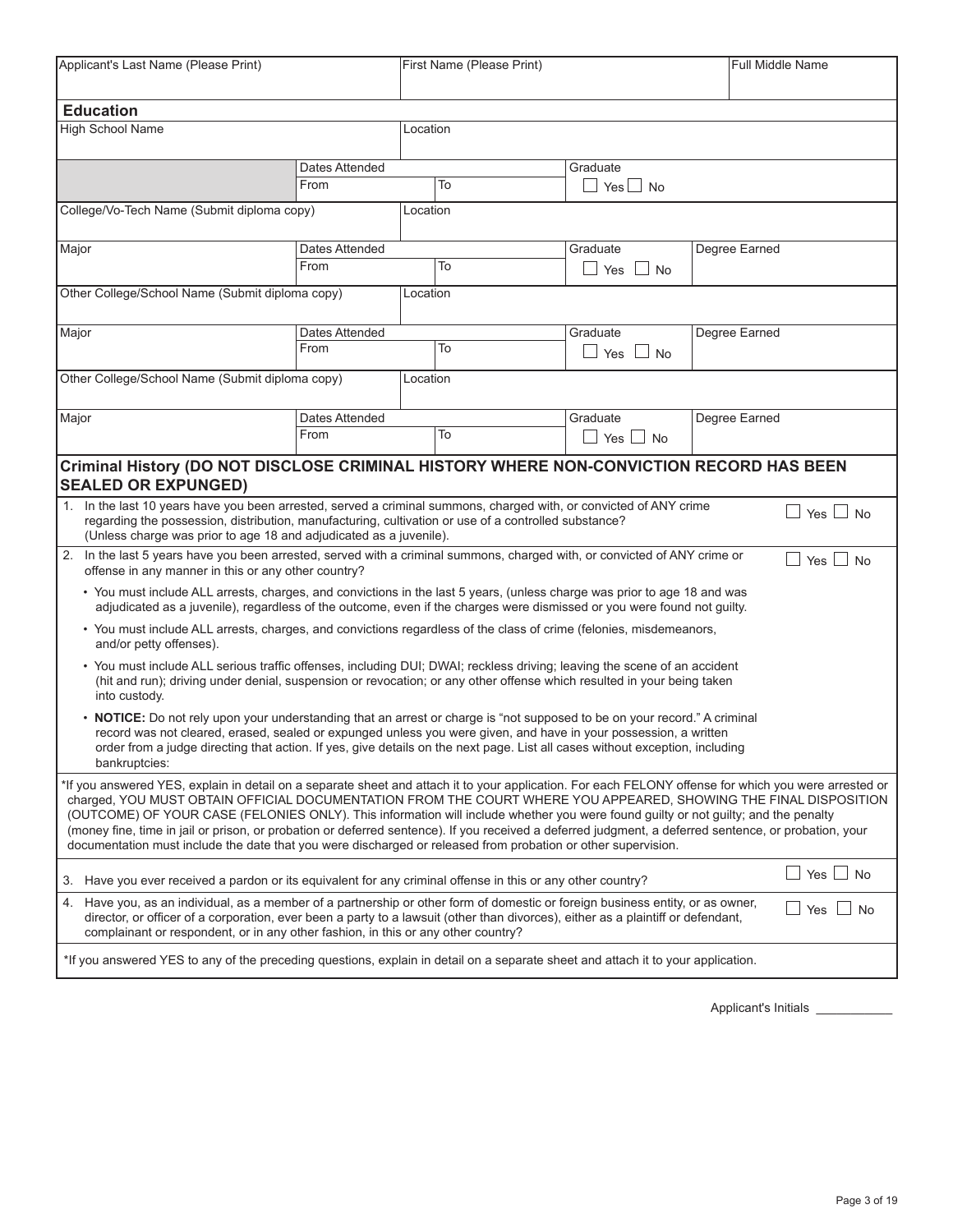### **Arrest Disclosure Form**

In the last 10 years have you been arrested, served a criminal summons, charged with, or convicted of ANY crime regarding the possession, distribution, manufacturing, cultivation or use of a controlled substance (unless charge was prior to age 18 and adjudicated as a juvenile)? If so, you must disclose this information to the Marijuana Enforcement Division. If you have been arrested in the past 5 years, given a summons, or been convicted of ANY offense, you must disclose this information to the Marijuana Enforcement Division. (Sealed or expunged non-convictions need not be disclosed).

Any person applying to be licensed or registered by the Marijuana Enforcement Division, must make notification to the Division of any criminal conviction and/or criminal charge pending against such person. In addition to the above listed felonies, this list includes:

- Being taken into custody for any offense, including traffic offenses
- Being issued a summons or citation for any offense except for minor traffic offenses
- Failing to comply with your sentencing requirements
- Failing to appear for a court proceeding and having a bench warrant issued
- Having your driver's license suspended or revoked
- Being alleged to have driven under the influence or impairment of intoxicating liquor or drugs

Failure to disclose an arrest or citation may result in disciplinary action, up to and including the denial of your license application.

#### **Please List Each Offense Separately**

|                | Date of Offense         | ╺<br>Place of Offense                                                             |      |
|----------------|-------------------------|-----------------------------------------------------------------------------------|------|
| 1              |                         |                                                                                   |      |
|                | <b>Arresting Agency</b> |                                                                                   |      |
|                |                         |                                                                                   |      |
|                | Original Charge         |                                                                                   |      |
|                |                         | Disposition Narrative - Must also provide official documentation (felonies only). |      |
|                |                         |                                                                                   |      |
|                |                         |                                                                                   |      |
|                |                         |                                                                                   |      |
|                |                         |                                                                                   |      |
|                |                         |                                                                                   |      |
|                |                         |                                                                                   |      |
| $\overline{2}$ | Date of Offense         | Place of Offense                                                                  |      |
|                |                         |                                                                                   |      |
|                | Arresting Agency        |                                                                                   |      |
|                |                         |                                                                                   |      |
|                | Original Charge         |                                                                                   |      |
|                |                         | Disposition Narrative - Must also provide official documentation (felonies only). |      |
|                |                         |                                                                                   |      |
|                |                         |                                                                                   |      |
|                |                         |                                                                                   |      |
|                |                         |                                                                                   |      |
|                |                         |                                                                                   |      |
|                |                         |                                                                                   |      |
|                |                         |                                                                                   |      |
|                |                         |                                                                                   |      |
| Signature      |                         |                                                                                   | Date |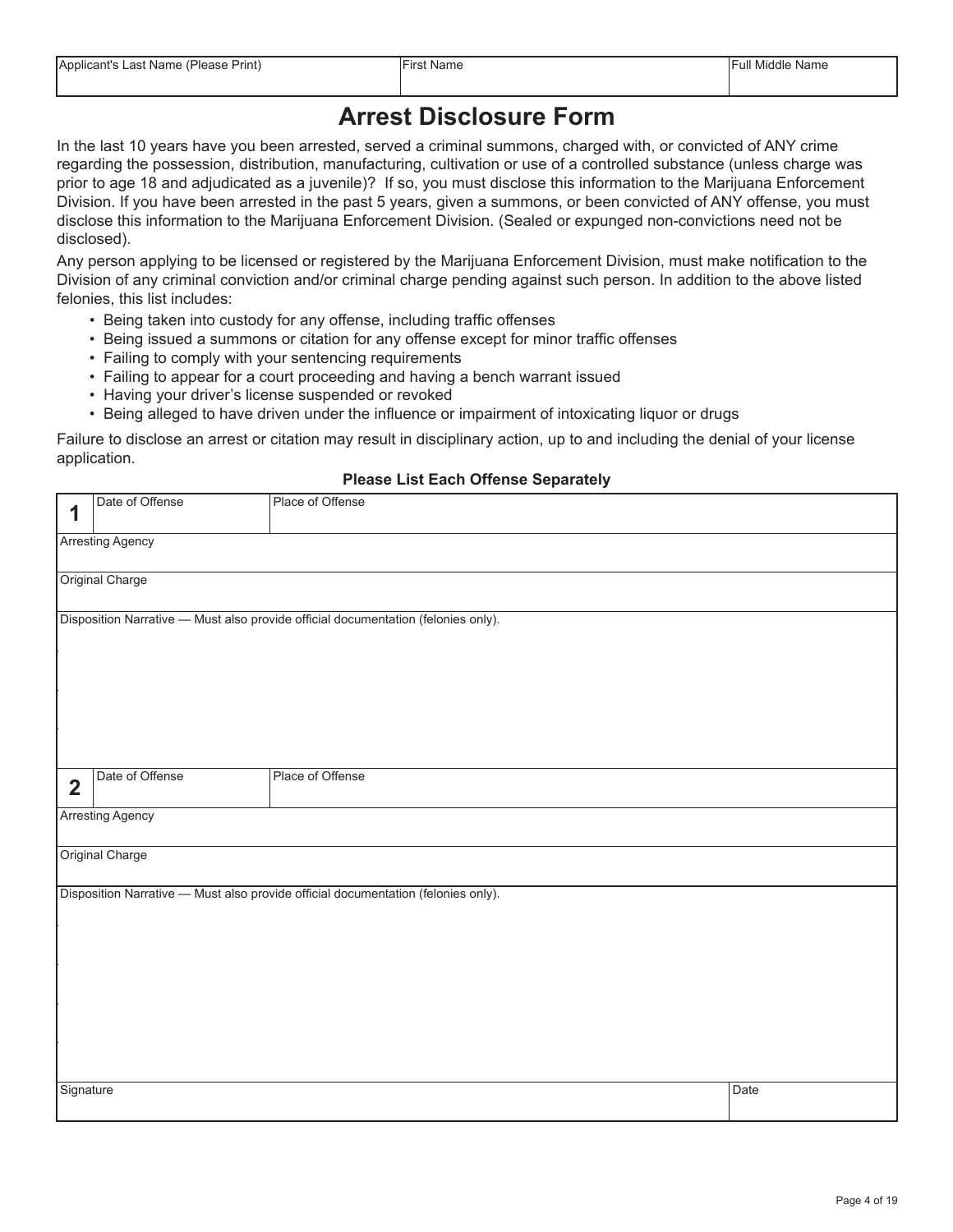### **Arrest Disclosure Form**

(Continued)

#### **Please List Each Offense Separately**

|              | Date of Offense         | Place of Offense                                                                  |      |  |  |  |  |  |  |
|--------------|-------------------------|-----------------------------------------------------------------------------------|------|--|--|--|--|--|--|
| $\mathbf{3}$ |                         |                                                                                   |      |  |  |  |  |  |  |
|              | <b>Arresting Agency</b> |                                                                                   |      |  |  |  |  |  |  |
|              | Original Charge         |                                                                                   |      |  |  |  |  |  |  |
|              |                         | Disposition Narrative - Must also provide official documentation (felonies only). |      |  |  |  |  |  |  |
|              |                         |                                                                                   |      |  |  |  |  |  |  |
|              |                         |                                                                                   |      |  |  |  |  |  |  |
|              |                         |                                                                                   |      |  |  |  |  |  |  |
|              |                         |                                                                                   |      |  |  |  |  |  |  |
|              |                         |                                                                                   |      |  |  |  |  |  |  |
|              |                         |                                                                                   |      |  |  |  |  |  |  |
|              |                         |                                                                                   |      |  |  |  |  |  |  |
| 4            | Date of Offense         | Place of Offense                                                                  |      |  |  |  |  |  |  |
|              | <b>Arresting Agency</b> |                                                                                   |      |  |  |  |  |  |  |
|              | Original Charge         |                                                                                   |      |  |  |  |  |  |  |
|              |                         | Disposition Narrative - Must also provide official documentation (felonies only). |      |  |  |  |  |  |  |
|              |                         |                                                                                   |      |  |  |  |  |  |  |
|              |                         |                                                                                   |      |  |  |  |  |  |  |
|              |                         |                                                                                   |      |  |  |  |  |  |  |
|              |                         |                                                                                   |      |  |  |  |  |  |  |
|              |                         |                                                                                   |      |  |  |  |  |  |  |
|              |                         |                                                                                   |      |  |  |  |  |  |  |
|              |                         |                                                                                   |      |  |  |  |  |  |  |
| Signature    |                         |                                                                                   | Date |  |  |  |  |  |  |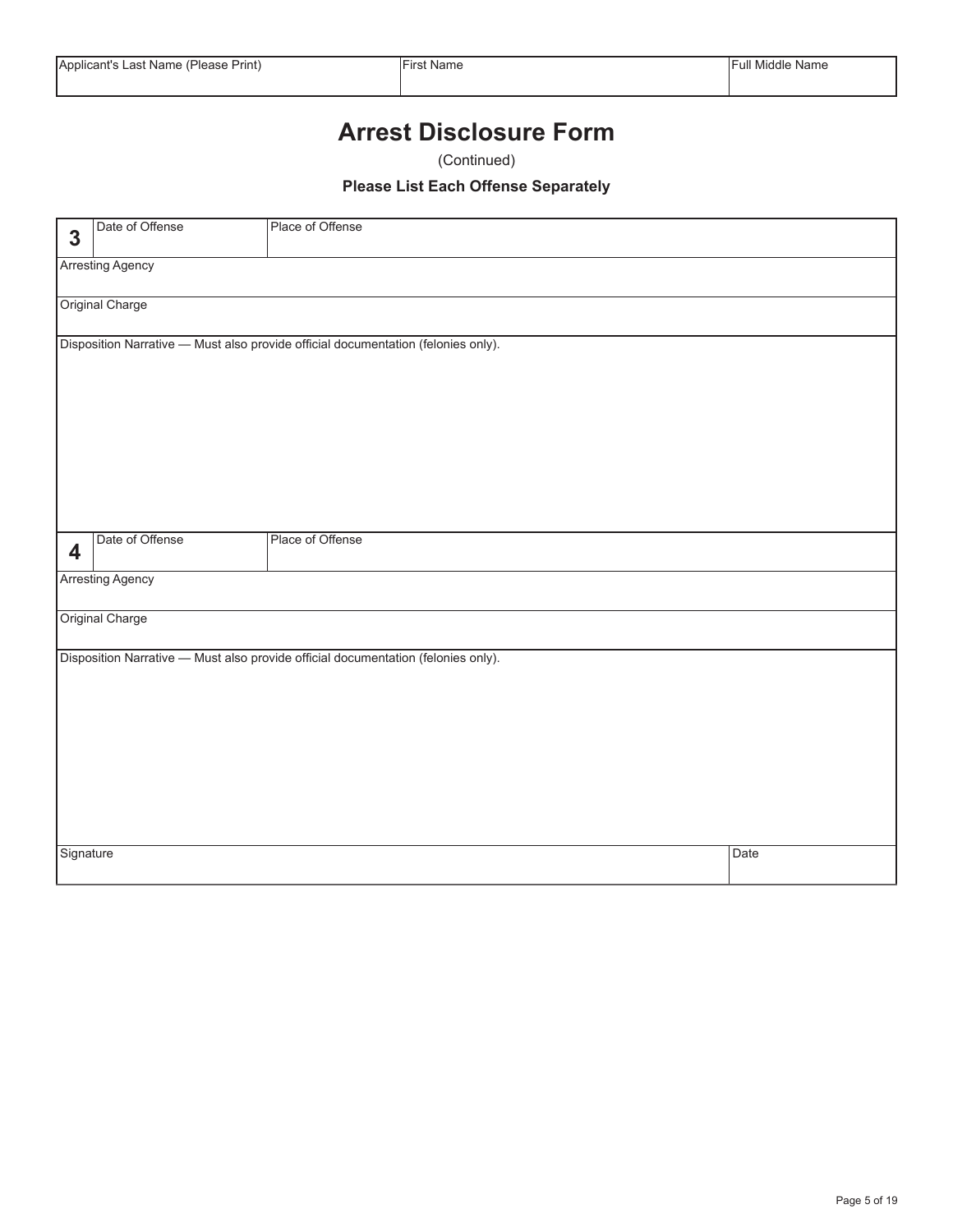| Applicant's Last Name (Please Print)                                                                                                                                                                                                                                                                                                                                                                                                                          |                            |                   | <b>First Name</b>    |                              |                       | <b>Full Middle Name</b> |  |
|---------------------------------------------------------------------------------------------------------------------------------------------------------------------------------------------------------------------------------------------------------------------------------------------------------------------------------------------------------------------------------------------------------------------------------------------------------------|----------------------------|-------------------|----------------------|------------------------------|-----------------------|-------------------------|--|
|                                                                                                                                                                                                                                                                                                                                                                                                                                                               |                            |                   |                      |                              |                       |                         |  |
| <b>Employment and Business Association History</b>                                                                                                                                                                                                                                                                                                                                                                                                            |                            |                   |                      |                              |                       |                         |  |
| Beginning with your current employment, list all jobs you have held in the past 10 years, but not prior to age 18. Also, list all businesses with which<br>you have been associated, including all corporations, partnerships or any other business ventures with which you have been associated, including as<br>an officer, director, stockholder, partner, limited partner, member, or in any other related capacity (attach separate sheet if necessary). |                            |                   |                      |                              |                       |                         |  |
| Employer/Business Name                                                                                                                                                                                                                                                                                                                                                                                                                                        | Dates (from-to)            | Title             |                      | <b>Description of Duties</b> |                       | Reason for Leaving      |  |
|                                                                                                                                                                                                                                                                                                                                                                                                                                                               | Address (include ZIP code) |                   |                      |                              |                       | Supervisor's Name       |  |
| Employer/Business Name                                                                                                                                                                                                                                                                                                                                                                                                                                        | Dates (from-to)            | Title             |                      | Description of Duties        |                       | Reason for Leaving      |  |
|                                                                                                                                                                                                                                                                                                                                                                                                                                                               | Address (include ZIP code) |                   |                      |                              |                       | Supervisor's Name       |  |
| Employer/Business Name                                                                                                                                                                                                                                                                                                                                                                                                                                        | Dates (from-to)            | Title             |                      | <b>Description of Duties</b> |                       | Reason for Leaving      |  |
|                                                                                                                                                                                                                                                                                                                                                                                                                                                               | Address (include ZIP code) |                   |                      |                              |                       | Supervisor's Name       |  |
| Employer/Business Name                                                                                                                                                                                                                                                                                                                                                                                                                                        | Dates (from-to)            | Title             |                      | <b>Description of Duties</b> |                       | Reason for Leaving      |  |
|                                                                                                                                                                                                                                                                                                                                                                                                                                                               | Address (include ZIP code) |                   |                      |                              |                       | Supervisor's Name       |  |
| <b>Employer/Business Name</b>                                                                                                                                                                                                                                                                                                                                                                                                                                 | Dates (from-to)            | Title             |                      | <b>Description of Duties</b> |                       | Reason for Leaving      |  |
|                                                                                                                                                                                                                                                                                                                                                                                                                                                               | Address (include ZIP code) |                   |                      |                              |                       | Supervisor's Name       |  |
| Employer/Business Name                                                                                                                                                                                                                                                                                                                                                                                                                                        | Dates (from-to)            | Title             |                      | Description of Duties        |                       | Reason for Leaving      |  |
|                                                                                                                                                                                                                                                                                                                                                                                                                                                               | Address (include ZIP code) |                   |                      |                              |                       | Supervisor's Name       |  |
| <b>Character References</b>                                                                                                                                                                                                                                                                                                                                                                                                                                   |                            |                   |                      |                              |                       |                         |  |
| List three character references who have known you five or more years. Do not include relatives, present employer, or employees.                                                                                                                                                                                                                                                                                                                              |                            |                   |                      |                              |                       |                         |  |
| Last Name<br>1                                                                                                                                                                                                                                                                                                                                                                                                                                                |                            | First Name        |                      |                              | Middle Name           | Residence Phone         |  |
| Years Known<br>Address                                                                                                                                                                                                                                                                                                                                                                                                                                        |                            |                   | City<br><b>State</b> |                              |                       | <b>ZIP</b>              |  |
| Employer                                                                                                                                                                                                                                                                                                                                                                                                                                                      |                            |                   |                      |                              |                       | <b>Business Phone</b>   |  |
| Address                                                                                                                                                                                                                                                                                                                                                                                                                                                       |                            |                   | City                 |                              | <b>State</b>          | <b>ZIP</b>              |  |
| Last Name<br>$\mathbf{2}$                                                                                                                                                                                                                                                                                                                                                                                                                                     |                            | <b>First Name</b> |                      |                              | Middle Name           | Residence Phone         |  |
| Address<br>Years Known                                                                                                                                                                                                                                                                                                                                                                                                                                        |                            | City              |                      |                              | <b>State</b>          | <b>ZIP</b>              |  |
| Employer                                                                                                                                                                                                                                                                                                                                                                                                                                                      |                            |                   |                      |                              | <b>Business Phone</b> |                         |  |
| Address                                                                                                                                                                                                                                                                                                                                                                                                                                                       |                            |                   | City                 |                              | <b>State</b>          | <b>ZIP</b>              |  |
| <b>First Name</b><br>Last Name<br>3                                                                                                                                                                                                                                                                                                                                                                                                                           |                            |                   |                      |                              | Middle Name           | Residence Phone         |  |
| Years Known<br>Address                                                                                                                                                                                                                                                                                                                                                                                                                                        |                            | City              |                      |                              | <b>State</b>          | <b>ZIP</b>              |  |
| Employer                                                                                                                                                                                                                                                                                                                                                                                                                                                      |                            |                   |                      |                              |                       | <b>Business Phone</b>   |  |
| Address                                                                                                                                                                                                                                                                                                                                                                                                                                                       | City                       |                   |                      | State                        | <b>ZIP</b>            |                         |  |

Applicant's Initials \_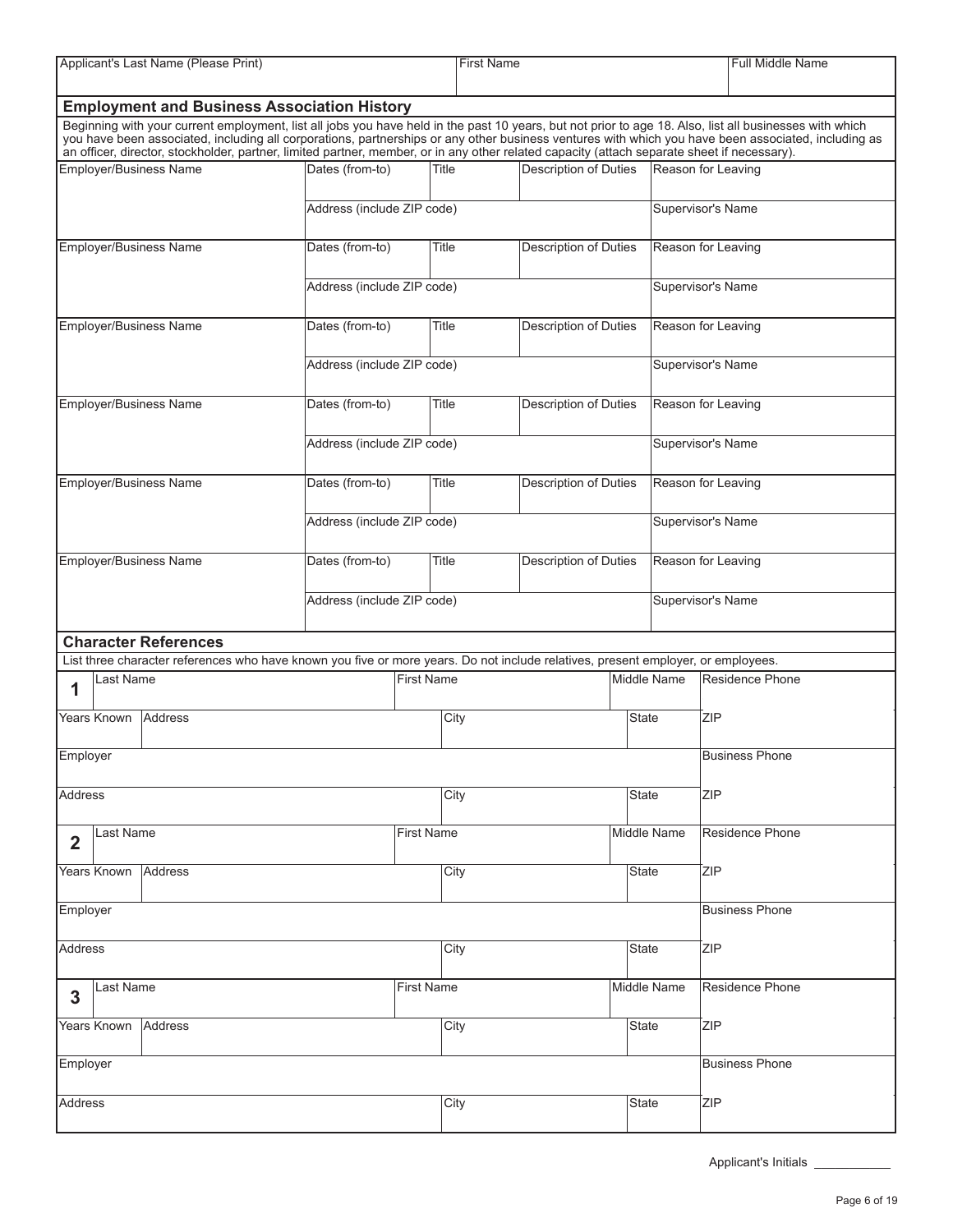|                                                                                                                                                                                                  | Applicant's Last Name (Please Print)                                                                                                                                                                                                                                                                                                                                                          |                                                                                                                                                                                                                                                                                                                                                                                                                                                                                                                                | <b>First Name</b>        |               | Full Middle Name          |  |  |  |
|--------------------------------------------------------------------------------------------------------------------------------------------------------------------------------------------------|-----------------------------------------------------------------------------------------------------------------------------------------------------------------------------------------------------------------------------------------------------------------------------------------------------------------------------------------------------------------------------------------------|--------------------------------------------------------------------------------------------------------------------------------------------------------------------------------------------------------------------------------------------------------------------------------------------------------------------------------------------------------------------------------------------------------------------------------------------------------------------------------------------------------------------------------|--------------------------|---------------|---------------------------|--|--|--|
|                                                                                                                                                                                                  | <b>Financial History</b>                                                                                                                                                                                                                                                                                                                                                                      |                                                                                                                                                                                                                                                                                                                                                                                                                                                                                                                                |                          |               |                           |  |  |  |
|                                                                                                                                                                                                  | Are you as an individual, principal of any form of business entity, or as an owner, officer or director of a corporation,<br>delinquent in the payment of any judgments, taxes, interest or penalties due to the Department of Revenue, relating to a<br>Medical or Retail Marijuana Business?                                                                                                |                                                                                                                                                                                                                                                                                                                                                                                                                                                                                                                                |                          |               |                           |  |  |  |
| Check any of the following privileged or professional licenses you have held individually or as part of an ownership group<br>2.<br>in this state or any other domestic or foreign jurisdiction: |                                                                                                                                                                                                                                                                                                                                                                                               |                                                                                                                                                                                                                                                                                                                                                                                                                                                                                                                                |                          |               |                           |  |  |  |
|                                                                                                                                                                                                  | Liquor                                                                                                                                                                                                                                                                                                                                                                                        | <b>Real Estate Broker/Sales</b>                                                                                                                                                                                                                                                                                                                                                                                                                                                                                                | $\Box$ Accountant        | Auto Industry |                           |  |  |  |
|                                                                                                                                                                                                  | $\perp$ Lawyer                                                                                                                                                                                                                                                                                                                                                                                | Physician                                                                                                                                                                                                                                                                                                                                                                                                                                                                                                                      | Insurance                |               |                           |  |  |  |
|                                                                                                                                                                                                  | $\Box$ Racing                                                                                                                                                                                                                                                                                                                                                                                 | $\Box$ Lottery                                                                                                                                                                                                                                                                                                                                                                                                                                                                                                                 | <b>Securities Dealer</b> |               |                           |  |  |  |
|                                                                                                                                                                                                  | Other:                                                                                                                                                                                                                                                                                                                                                                                        |                                                                                                                                                                                                                                                                                                                                                                                                                                                                                                                                |                          |               |                           |  |  |  |
| 3.                                                                                                                                                                                               |                                                                                                                                                                                                                                                                                                                                                                                               | Have you or any business entity owned by you, ever owned a Marijuana license in this or any other jurisdiction, foreign or<br>domestic, that was subject to any of the following actions: (1) denial; (2) surrender; (3) assurance of voluntary compliance;<br>(4) order to show cause; (5) suspension; (6) fine; (7) revocation; (8) stipulation or settlement; (9) withdrawn; (10) other<br>penalties or sanctions. If YES, provide details on a separate sheet, including jurisdiction, type of action, and date of action. |                          |               | ∣No<br>Yes                |  |  |  |
| 4.                                                                                                                                                                                               |                                                                                                                                                                                                                                                                                                                                                                                               | Do you now own, have ever owned, or otherwise derive a benefit from assets held outside the United States, whether held<br>in your own name or another name, on your behalf or for another person or entity, or through other individuals or business<br>entities, or in trust, or in any other fashion or status?                                                                                                                                                                                                             |                          |               | Yes<br>$\vert$ $\vert$ No |  |  |  |
|                                                                                                                                                                                                  | $\vert$ $\vert$ No<br><b>Yes</b><br>5. Are you currently a party, or ever been a party, in any capacity, to any trust instrument?                                                                                                                                                                                                                                                             |                                                                                                                                                                                                                                                                                                                                                                                                                                                                                                                                |                          |               |                           |  |  |  |
| 6.                                                                                                                                                                                               | Has a complaint, judgment, consent decree, settlement or other disposition related to a violation of federal, state or similar<br>Yes<br>$\vert$ $\vert$ No<br>foreign antitrust, trade or security law or regulation ever been filed or entered against you or a business entity of which you<br>were a principal or against a corporation for which you were an owner, officer or director. |                                                                                                                                                                                                                                                                                                                                                                                                                                                                                                                                |                          |               |                           |  |  |  |
|                                                                                                                                                                                                  | *If you answered YES to any of the questions above or checked any boxes above, give details on separate sheet, including license number<br>and dates license held for licenses marked on question 2. Include any items currently under formal dispute or legal appeal. Attach any documents to<br>prove your settlement on any of these issues.                                               |                                                                                                                                                                                                                                                                                                                                                                                                                                                                                                                                |                          |               |                           |  |  |  |
|                                                                                                                                                                                                  |                                                                                                                                                                                                                                                                                                                                                                                               | **Please be sure to complete the Statement of Financial Condition attached at the end of the application.                                                                                                                                                                                                                                                                                                                                                                                                                      |                          |               |                           |  |  |  |

Applicant's Initials \_\_\_\_\_\_\_\_\_\_\_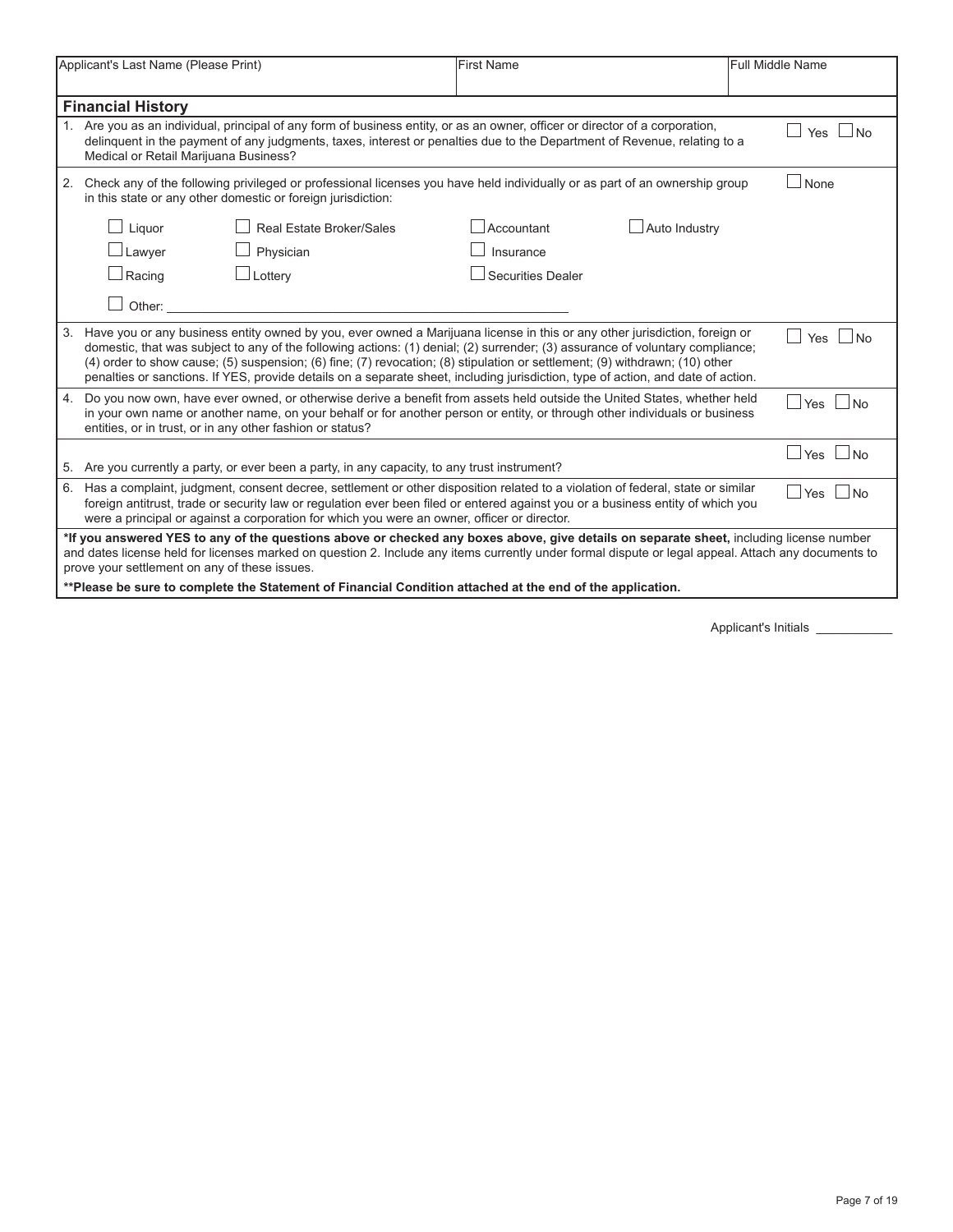| Applicant's Last Name (Please Print) | <b>First Name</b> |                   | Full Middle Name |
|--------------------------------------|-------------------|-------------------|------------------|
| <b>Personal Financial</b>            |                   |                   |                  |
| 1. Annual Income                     |                   |                   |                  |
| Salary (Source):                     |                   | 1\$               |                  |
| Salary (Source):                     |                   | Ι\$               |                  |
| Interest (Source):                   |                   | Ι\$               |                  |
| Interest (Source):                   |                   | Ι\$               |                  |
| Dividends (Source):                  |                   | 1\$               |                  |
| Dividends (Source):                  |                   | Ι\$               |                  |
| Other (Source):                      |                   | l\$               |                  |
| Other (Source):                      |                   | 1\$               |                  |
|                                      |                   | Total $\sqrt{\$}$ |                  |

**Please submit all executed agreements or documents that grant you any right to any percent of ownership or percent of income from the Colorado Marijuana business with which you are associated.**

|    | 2. Amount to be invested or loaned in business:                                                                                                                                                                                                               | l\$                  |
|----|---------------------------------------------------------------------------------------------------------------------------------------------------------------------------------------------------------------------------------------------------------------|----------------------|
|    | 3. Percentage of ownership this amount represents:                                                                                                                                                                                                            | $\%$                 |
|    | Investment will be derived from the following sources:<br>4.                                                                                                                                                                                                  |                      |
|    |                                                                                                                                                                                                                                                               |                      |
|    |                                                                                                                                                                                                                                                               |                      |
|    |                                                                                                                                                                                                                                                               |                      |
|    |                                                                                                                                                                                                                                                               |                      |
|    |                                                                                                                                                                                                                                                               |                      |
| 5. | Has your interest in this Marijuana establishment been assigned, pledged or hypothecated to any person, firm, or<br>corporation, or has any agreement been entered into whereby your interest is to be assigned, pledged or sold, either in<br>part or whole? | $\Box$ Yes $\Box$ No |
|    | If YES, explain:                                                                                                                                                                                                                                              |                      |
|    |                                                                                                                                                                                                                                                               |                      |
|    |                                                                                                                                                                                                                                                               |                      |
|    |                                                                                                                                                                                                                                                               |                      |
|    |                                                                                                                                                                                                                                                               |                      |

Applicant's Initials \_\_\_\_\_\_\_\_\_\_\_\_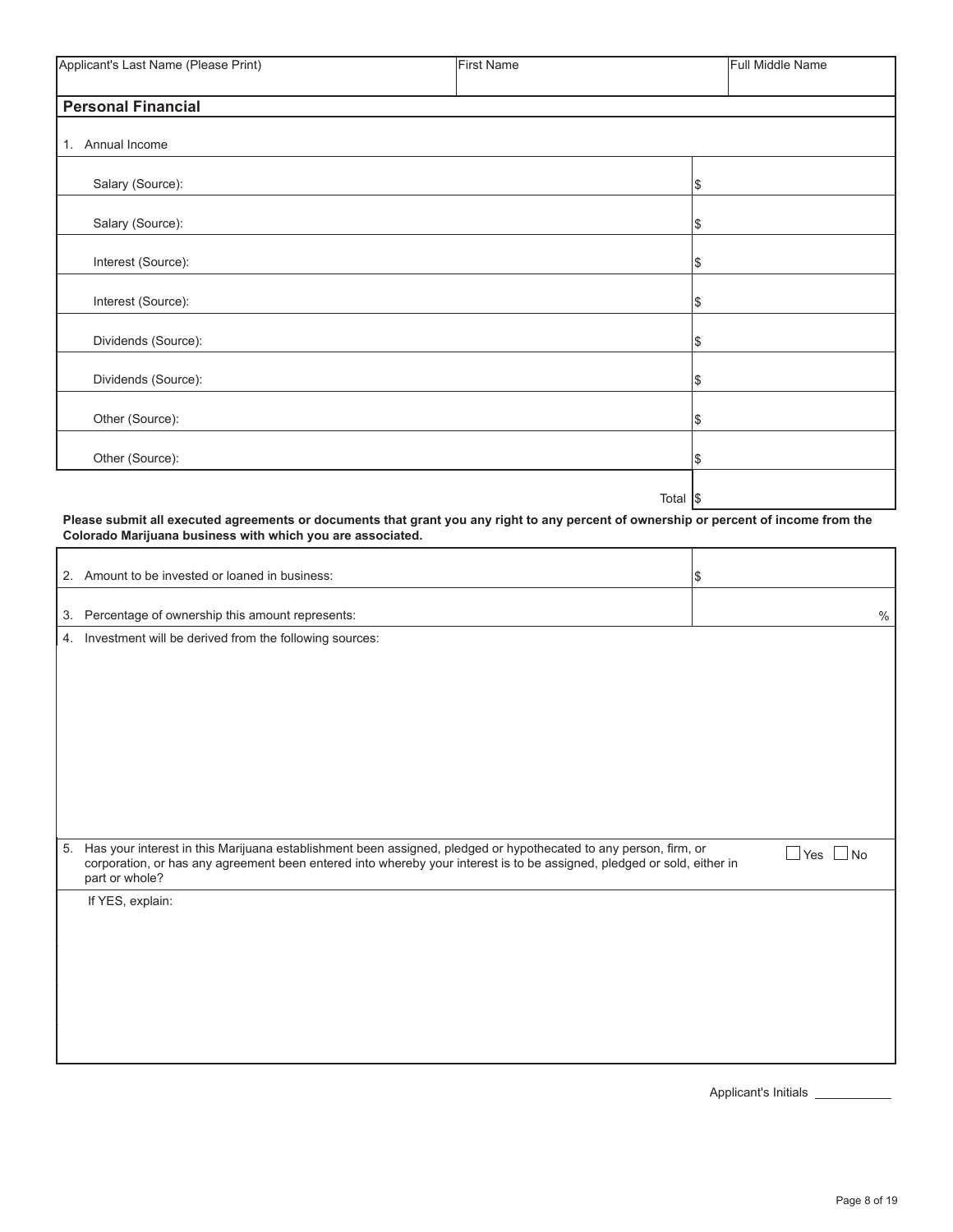# **Affidavit - Restrictions On Public Benefits**

| under the laws of the State of Colorado that (check one):                                                                                                                                                                                                                                                                                                                                                                                                                                                                                                                                                                        | swear or affirm under penalty of perjury |
|----------------------------------------------------------------------------------------------------------------------------------------------------------------------------------------------------------------------------------------------------------------------------------------------------------------------------------------------------------------------------------------------------------------------------------------------------------------------------------------------------------------------------------------------------------------------------------------------------------------------------------|------------------------------------------|
| I am a United States citizen.                                                                                                                                                                                                                                                                                                                                                                                                                                                                                                                                                                                                    |                                          |
| I am not a United States citizen but I am a Permanent Resident of the United States.                                                                                                                                                                                                                                                                                                                                                                                                                                                                                                                                             |                                          |
| I am not a United States citizen but I am lawfully present in the United States pursuant<br>to Federal law.                                                                                                                                                                                                                                                                                                                                                                                                                                                                                                                      |                                          |
| I am a foreign national not physically present in the United States.                                                                                                                                                                                                                                                                                                                                                                                                                                                                                                                                                             |                                          |
|                                                                                                                                                                                                                                                                                                                                                                                                                                                                                                                                                                                                                                  |                                          |
| I understand that this sworn statement is required by law because I have applied for a public benefit. I understand that<br>state law requires me to provide proof that I am lawfully present in the United States prior to receipt of this public benefit.<br>I further acknowledge that making a false, fictitious, or fraudulent statement or representation in this sworn affidavit is<br>punishable under the criminal laws of Colorado as perjury in the second degree under Colorado Revised Statute 18-8-503<br>and it shall constitute a separate criminal offense each time a public benefit is fraudulently received. |                                          |
| Signature                                                                                                                                                                                                                                                                                                                                                                                                                                                                                                                                                                                                                        | Date (MM/DD/YY)                          |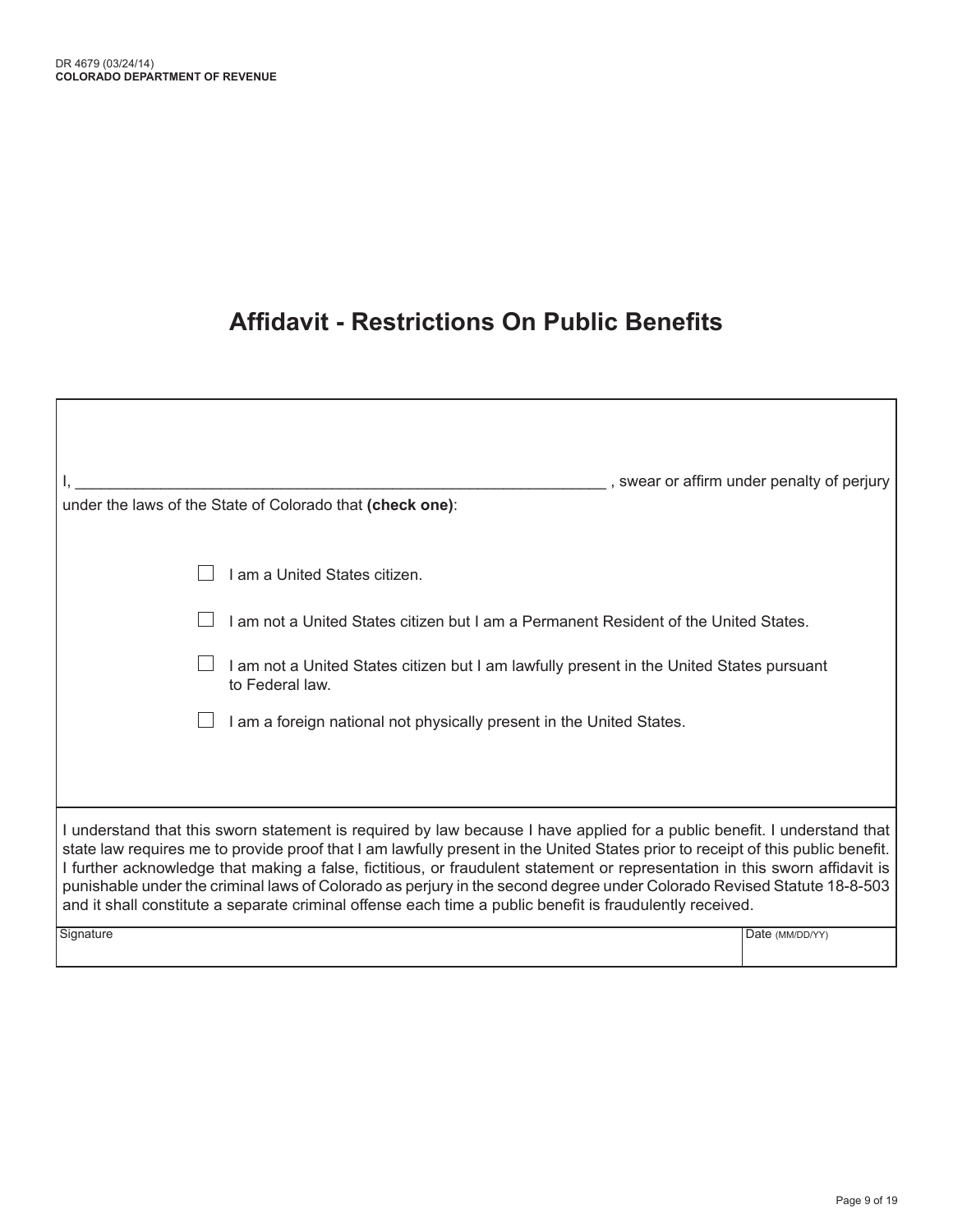### **Affirmation & Consent**

I, \_\_\_\_\_\_\_\_\_\_\_\_\_\_\_\_\_\_\_\_\_\_\_\_\_\_\_\_\_\_\_\_\_\_\_\_\_\_\_, state under Penalty for offering a false instrument for recording pursuant to 18-5-114 C.R.S. that the entire Pre-Suitability Application Form, statements, attachments, and supporting schedules are true and correct to the best of my knowledge and belief, and that this statement is executed with the knowledge that misrepresentation or failure to reveal information requested may be deemed sufficient cause for the refusal to issue a Marijuana license by the State Licensing Authority. Further, I am aware that later discovery of an omission or misrepresentation made in the above statements may be grounds for the denial of the Marijuana application. I am voluntarily submitting this application to the Colorado Marijuana Licensing Authority under oath with full knowledge that I may be charged with perjury or other crimes for intentional omissions and misrepresentations pursuant to Colorado law or for offering a false instrument for recording pursuant to 18-5-114 C.R.S. I further consent to any background investigation necessary to determine my present and continuing suitability and that this consent continues as long as I hold a Colorado Marijuana license, and for 90 days following the expiration or surrender of such Marijuana license. Note: If your check is rejected due to insufficient or uncollected funds, the Department of Revenue may collect the payment amount directly from your banking account electronically.

| <b>Print Full Legal Name of Applicant clearly below:</b> |                                                                                                                                                        |                          |  |  |  |  |  |
|----------------------------------------------------------|--------------------------------------------------------------------------------------------------------------------------------------------------------|--------------------------|--|--|--|--|--|
| Last Name of Applicant (Please Print)                    | First Name of Applicant                                                                                                                                | Middle Name of Applicant |  |  |  |  |  |
|                                                          |                                                                                                                                                        |                          |  |  |  |  |  |
| Applicant's Signature                                    |                                                                                                                                                        | Date                     |  |  |  |  |  |
|                                                          |                                                                                                                                                        |                          |  |  |  |  |  |
|                                                          | Confidential Document: This document is the property of the Colorado Marijuana State Licensing Authority and the Colorado Marijuana Enforcement        |                          |  |  |  |  |  |
|                                                          | Division, and is provided for Official Use Only. This document may not be further reproduced nor its contents disclosed without the written permission |                          |  |  |  |  |  |
| of the Division or State Licensing Authority.            |                                                                                                                                                        |                          |  |  |  |  |  |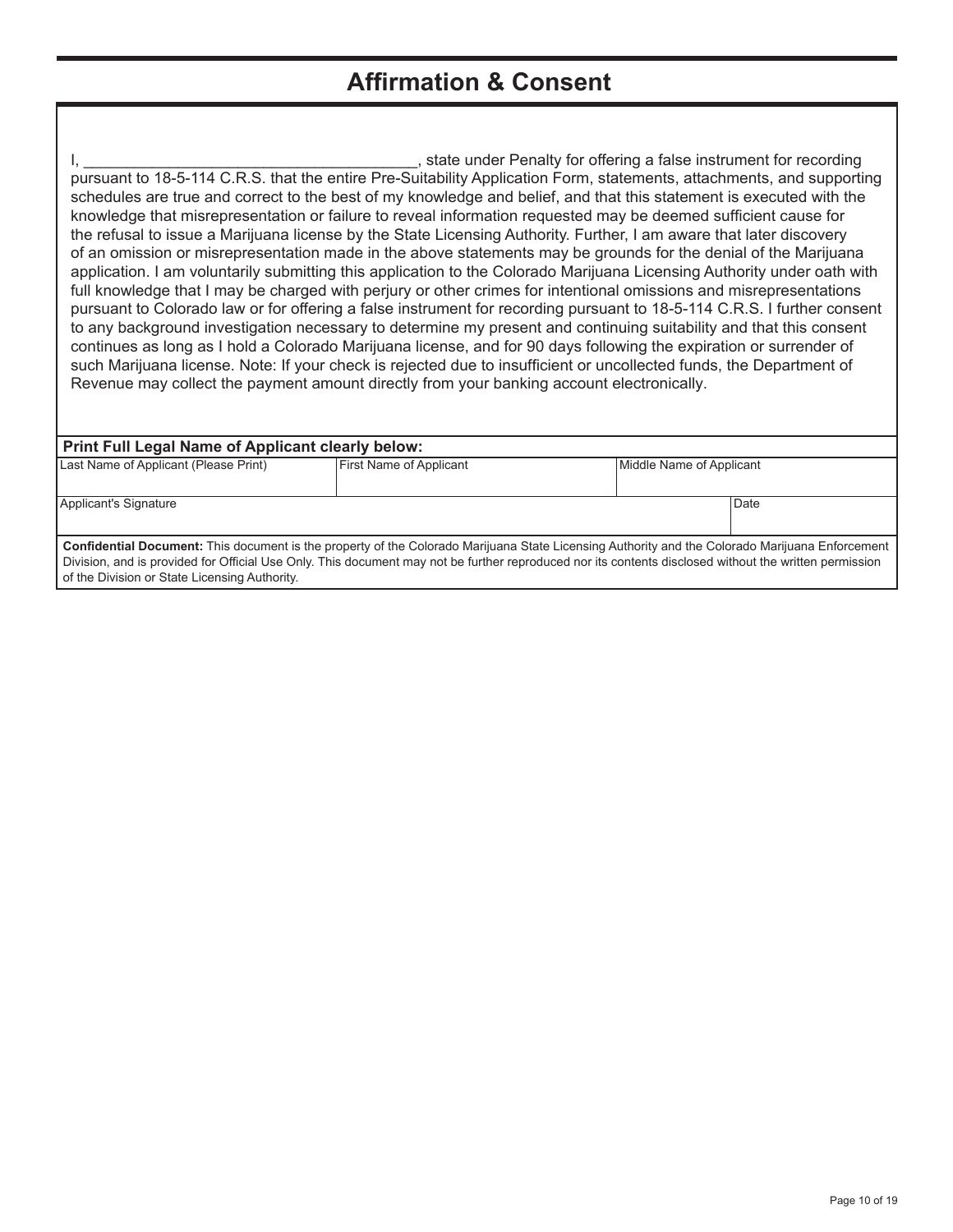### **Investigation Authorization/Authorization to Release Information**

, hereby authorize the Colorado Marijuana Licensing Authority, the Marijuana Enforcement Division, (hereafter, the Investigatory Agencies) to conduct a complete investigation into my personal background, using whatever legal means they deem appropriate. I hereby authorize any person or entity contacted by the Investigatory Agencies to provide any and all such information deemed necessary by the Investigatory Agencies. I hereby waive any rights of confidentiality in this regard. I understand that by signing this authorization, a financial record check may be performed. I authorize any financial institution to surrender to the Investigatory Agencies a complete and accurate record of such transactions that may have occurred with that institution, including, but not limited to, internal banking memoranda, past and present loan applications, financial statements and any other documents relating to my personal or business financial records in whatever form and wherever located. I understand that by signing this authorization, a financial record check of my tax filing and tax obligation status may be performed. I authorize the Colorado Department of Revenue to surrender to the Investigatory Agencies a complete and accurate record of any and all tax information or records relating to me. I authorize the Investigatory Agencies to obtain, receive, review, copy, discuss and use any such tax information or documents relating to me. I authorize the release of this type of information, even though such information may be designated as "confidential" or "nonpublic" under the provisions of state or federal laws. I understand that by signing this authorization, a criminal history check will be performed. I authorize the Investigatory Agencies to obtain and use from any source, any information concerning me contained in any type of criminal history record files, wherever located. I understand that the criminal history record files contain records of arrests which may have resulted in a disposition other than a finding of guilt (i.e., dismissed charges, or charges that resulted in a not guilty finding). I understand that the information may contain listings of charges that resulted in suspended imposition of sentence, even though I successfully completed the conditions of said sentence and was discharged pursuant to law. I authorize the release of this type of information, unless sealed or expunged by the court of record, even though this record may be designated as "confidential" or "nonpublic" under the provisions of state or federal laws.

The Investigatory Agencies reserve the right to investigate all relevant information and facts to their satisfaction. I understand that the Investigatory Agencies may conduct a complete and comprehensive investigation to determine the accuracy of all information gathered. However, the State of Colorado, Investigatory Agencies, and other agents or employees of the State of Colorado shall not be held liable for the receipt, use, or dissemination of inaccurate information. I, on behalf of the applicant, its legal representatives, and assigns, hereby release, waive, discharge, and agree to hold harmless, and otherwise waive liability as to the State of Colorado, Investigatory Agencies, and other agents or employees of the State of Colorado for any damages resulting from any use, disclosure, or publication in any manner, other than a willfully unlawful disclosure or publication, of any material or information acquired during inquiries, investigations, or hearings, and hereby authorize the lawful use, disclosure, or publication of this material or information. Any information contained within my application, contained within any financial or personnel record, or otherwise found, obtained, or maintained by the Investigatory Agencies, shall be accessible to law enforcement agents of this or any other state, the government of the United States, or any foreign country.

| Print Full Legal Name of Applicant clearly below: |  |                                                                                                                                                                                                                                                                                                                  |                          |  |  |  |
|---------------------------------------------------|--|------------------------------------------------------------------------------------------------------------------------------------------------------------------------------------------------------------------------------------------------------------------------------------------------------------------|--------------------------|--|--|--|
| Last Name of Applicant (Please Print)             |  | <b>First Name of Applicant</b>                                                                                                                                                                                                                                                                                   | Middle Name of Applicant |  |  |  |
| Applicant's Signature                             |  |                                                                                                                                                                                                                                                                                                                  | Date                     |  |  |  |
|                                                   |  |                                                                                                                                                                                                                                                                                                                  | <b>Notary Seal</b>       |  |  |  |
|                                                   |  | before me this $\_\_\_\_$ day of $\_\_\_\_\_$ , 20 $\_\_\_\_\$ , in $\_\_\_\_$ (City)                                                                                                                                                                                                                            |                          |  |  |  |
| (State)                                           |  | Applicant's Printed Name)                                                                                                                                                                                                                                                                                        |                          |  |  |  |
| Signature of Notary Public                        |  |                                                                                                                                                                                                                                                                                                                  |                          |  |  |  |
| Printed Name of Notary Public                     |  |                                                                                                                                                                                                                                                                                                                  |                          |  |  |  |
| My Commission Expires                             |  |                                                                                                                                                                                                                                                                                                                  |                          |  |  |  |
| of the Division or State Licensing Authority.     |  | <b>Confidential Document:</b> This document is the property of the Colorado Marijuana State Licensing Authority and the Colorado Marijuana Enforcement<br>Division, and is provided for Official Use Only. This document may not be further reproduced nor its contents disclosed without the written permission |                          |  |  |  |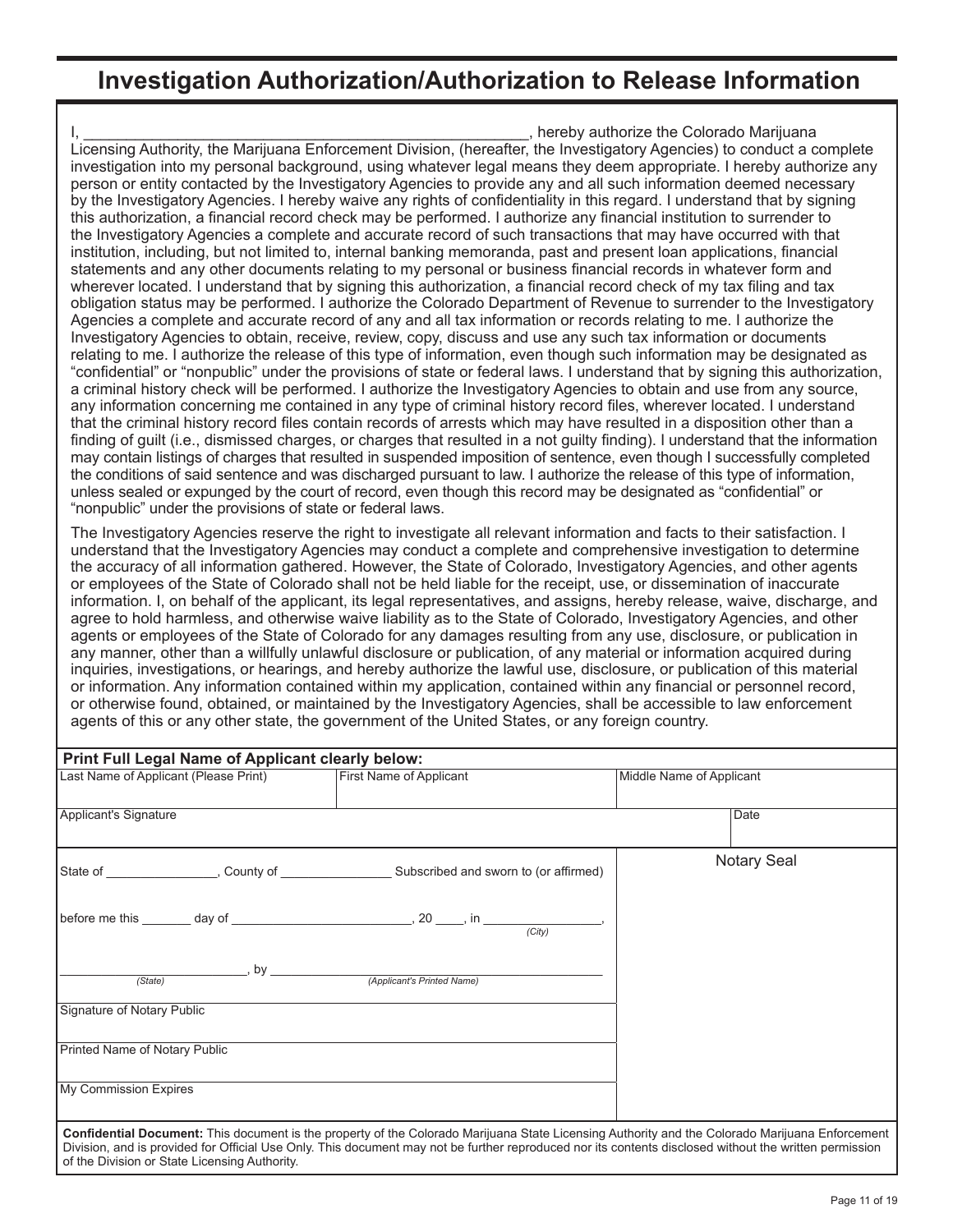#### **Tax Check Authorization and Request To Release Information**

am signing this waiver on behalf of (the "Applicant/Licensee") to permit the Internal Revenue Service (IRS), the Colorado Department of Revenue, and any other state or local taxing authority to release information and documents that would otherwise be confidential. If I am signing this waiver for someone other than myself, I certify that I have the authority to execute this waiver on behalf of the Applicant/Licensee.

The information and documentation obtained pursuant to this waiver will be used in connection with the Applicant/ Licensee's application or licensure with the Colorado Marijuana Enforcement Division, which requires proof of compliance with certain tax obligations pursuant to several statutory provisions, including sections 12-43.3-202(1), 12-43.3-307(1)(g), 12-43.4-202, and 12-43.4-306(f), C.R.S. This waiver is made pursuant to 26 U.S.C. § 6103(c); section 39-21-113(4), C.R.S.; and any other similar law or ordinance concerning the confidentiality of tax returns and return information. This waiver shall be valid while the application is pending and, if the application is approved, (1) for one year from the date of licensure or; (2) if applying for an occupational license under the medical marijuana code, for two years from the date of licensure. If the license is administratively continued pursuant to sections 12-43.3-311 or 12-43.4-310, C.R.S., this waiver shall be valid until the state licensing authority takes final action to approve or deny the renewal of the license. Applicant/Licensee agrees to execute a new waiver for each subsequent licensing period in connection with the renewal of any license.

Applicant/Licensee requests that the IRS, the Colorado Department of Revenue, and any other state or local taxing authority release the following information and supporting documentation to the Colorado Marijuana Enforcement Division, which is acting as Applicant's/Licensee's duly authorized representative under section 39-21-113(4), C.R.S., solely to obtain the information specified below.

- 1. Whether the Applicant/Licensee has failed to file a Federal income tax return by the required due date (determined with regard to any extension(s) of time for filing) for any tax year for which filing of a return might have been required.
- 2. Whether the Applicant/Licensee has failed to pay any tax, penalty, or interest liability within 30 days of the date on which the IRS gave notice of the amount due and requested payment.
- 3. Whether the Applicant/Licensee has entered into an Offer and Compromise or payment plan with the IRS and whether Applicant/Licensee is current on any payments required by said Offer and Compromise or payment plan.
- 4. Whether the Applicant/Licensee has failed to file any state or local tax return with the Colorado Department of Revenue or any other state or local taxing authority by the required due date (determined with regard to any extension(s) of time for filing) for any tax year for which filing of a return might have been required.
- 5. Whether the Applicant/Licensee has failed to pay any tax, penalty, or interest liability within 30 days of the date on which the Colorado Department of Revenue or any other state or local taxing authority gave notice of the amount due and requested payment.
- 6. Whether the Applicant/Licensee has entered into a payment plan with the Colorado Department of Revenue or any other state or local taxing authority and whether Applicant/Licensee is current on any payments required by said payment plan.

*Continued on next page*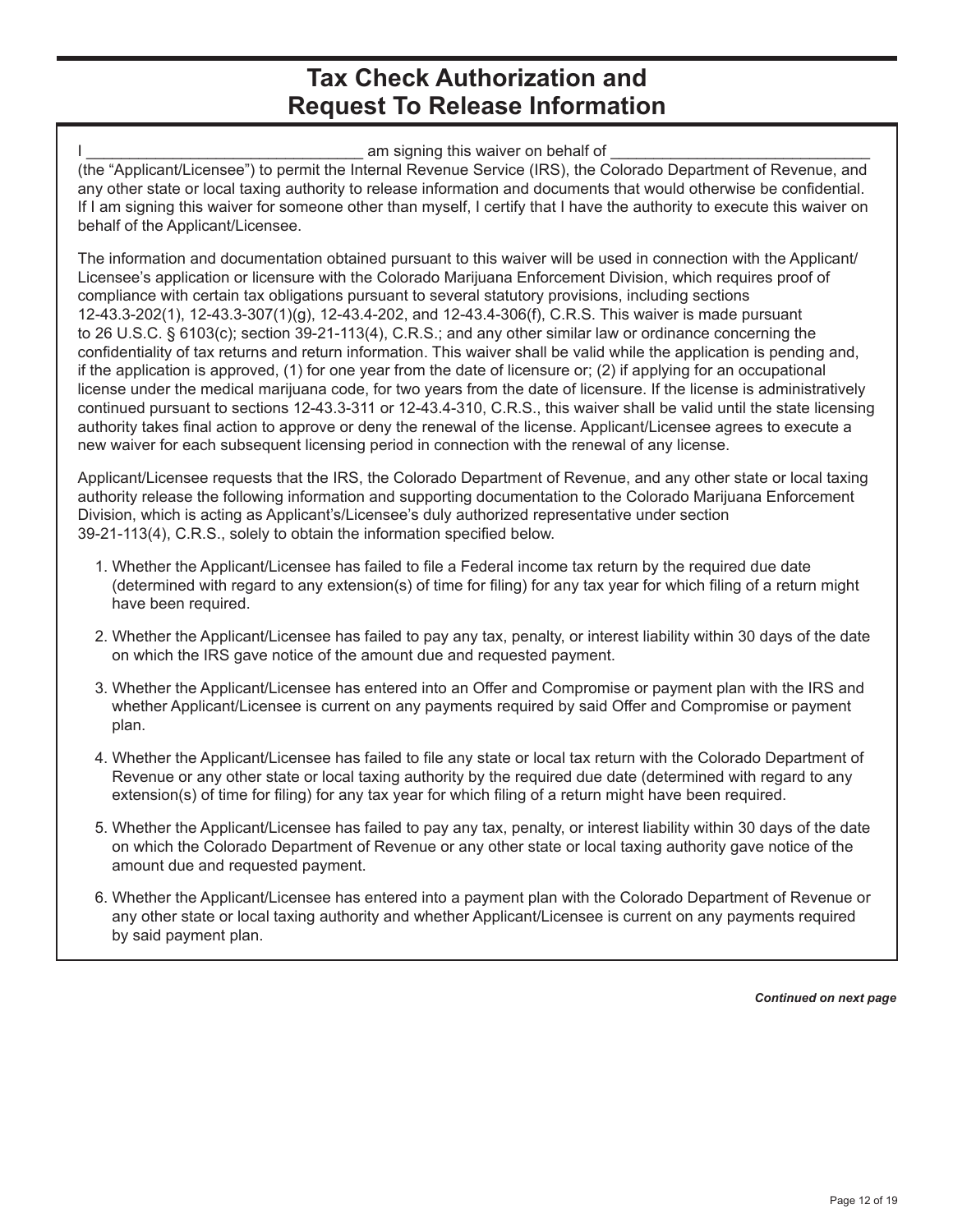| Applicant/Licensee authorizes the IRS, the Colorado Department of Revenue, and any other state or local taxing authority to<br>release any additional information or documentation necessary to answer the questions above. Applicant/Licensee authorizes<br>the Colorado Marijuana Enforcement Division and its legal representatives to use the information and documentation obtained<br>from the IRS, the Colorado Department of Revenue, and any other state or local taxing authority in any administrative action<br>regarding the application or license. To assist the IRS, the Colorado Department of Revenue, and any other state or local taxing<br>authority locate the tax records, Applicant/Licensee is voluntarily providing the following information (please type or print). |                     |                                                  |  |                    |  |
|-------------------------------------------------------------------------------------------------------------------------------------------------------------------------------------------------------------------------------------------------------------------------------------------------------------------------------------------------------------------------------------------------------------------------------------------------------------------------------------------------------------------------------------------------------------------------------------------------------------------------------------------------------------------------------------------------------------------------------------------------------------------------------------------------|---------------------|--------------------------------------------------|--|--------------------|--|
| Applicant's Name (Individual/Business)                                                                                                                                                                                                                                                                                                                                                                                                                                                                                                                                                                                                                                                                                                                                                          |                     | Social Security Number/Tax Identification Number |  |                    |  |
| <b>Street Address</b>                                                                                                                                                                                                                                                                                                                                                                                                                                                                                                                                                                                                                                                                                                                                                                           | City                | <b>State</b>                                     |  | Zip Code           |  |
| Home Telephone Number                                                                                                                                                                                                                                                                                                                                                                                                                                                                                                                                                                                                                                                                                                                                                                           |                     | Business/Work Telephone Number                   |  |                    |  |
| If you are/were married and filed joint tax returns, your spouse must provide the following.<br>Spouse's Name                                                                                                                                                                                                                                                                                                                                                                                                                                                                                                                                                                                                                                                                                   |                     | Social Security Number/Tax Identification Number |  |                    |  |
|                                                                                                                                                                                                                                                                                                                                                                                                                                                                                                                                                                                                                                                                                                                                                                                                 |                     |                                                  |  |                    |  |
|                                                                                                                                                                                                                                                                                                                                                                                                                                                                                                                                                                                                                                                                                                                                                                                                 |                     | (All signatures must be notarized)               |  |                    |  |
| Legal Last Name (Please Print)                                                                                                                                                                                                                                                                                                                                                                                                                                                                                                                                                                                                                                                                                                                                                                  | Legal First Name    |                                                  |  | Full Middle Name   |  |
| <b>Applicant's Signature</b>                                                                                                                                                                                                                                                                                                                                                                                                                                                                                                                                                                                                                                                                                                                                                                    |                     |                                                  |  |                    |  |
| State of __________________, County of ________________________Subscribed and sworn to (or affirmed)                                                                                                                                                                                                                                                                                                                                                                                                                                                                                                                                                                                                                                                                                            |                     |                                                  |  | <b>Notary Seal</b> |  |
|                                                                                                                                                                                                                                                                                                                                                                                                                                                                                                                                                                                                                                                                                                                                                                                                 |                     |                                                  |  |                    |  |
| (State)                                                                                                                                                                                                                                                                                                                                                                                                                                                                                                                                                                                                                                                                                                                                                                                         |                     |                                                  |  |                    |  |
| Signature of Notary Public                                                                                                                                                                                                                                                                                                                                                                                                                                                                                                                                                                                                                                                                                                                                                                      |                     |                                                  |  |                    |  |
| <b>Printed Name of Notary Public</b>                                                                                                                                                                                                                                                                                                                                                                                                                                                                                                                                                                                                                                                                                                                                                            |                     |                                                  |  |                    |  |
| My Commission Expires                                                                                                                                                                                                                                                                                                                                                                                                                                                                                                                                                                                                                                                                                                                                                                           |                     |                                                  |  |                    |  |
| Spouse's Last Name (Please Print)                                                                                                                                                                                                                                                                                                                                                                                                                                                                                                                                                                                                                                                                                                                                                               | Spouse's First Name |                                                  |  | Full Middle Name   |  |
| Spouse's Signature                                                                                                                                                                                                                                                                                                                                                                                                                                                                                                                                                                                                                                                                                                                                                                              |                     |                                                  |  |                    |  |
|                                                                                                                                                                                                                                                                                                                                                                                                                                                                                                                                                                                                                                                                                                                                                                                                 |                     |                                                  |  | <b>Notary Seal</b> |  |
|                                                                                                                                                                                                                                                                                                                                                                                                                                                                                                                                                                                                                                                                                                                                                                                                 |                     |                                                  |  |                    |  |
| (State)                                                                                                                                                                                                                                                                                                                                                                                                                                                                                                                                                                                                                                                                                                                                                                                         |                     |                                                  |  |                    |  |
| Signature of Notary Public                                                                                                                                                                                                                                                                                                                                                                                                                                                                                                                                                                                                                                                                                                                                                                      |                     |                                                  |  |                    |  |
| <b>Printed Name of Notary Public</b>                                                                                                                                                                                                                                                                                                                                                                                                                                                                                                                                                                                                                                                                                                                                                            |                     |                                                  |  |                    |  |
| My Commission Expires                                                                                                                                                                                                                                                                                                                                                                                                                                                                                                                                                                                                                                                                                                                                                                           |                     |                                                  |  |                    |  |
| Signature of Marijuana Enforcement Division agent presenting this request<br>Date                                                                                                                                                                                                                                                                                                                                                                                                                                                                                                                                                                                                                                                                                                               |                     |                                                  |  |                    |  |
| <b>Privacy Act Statement</b>                                                                                                                                                                                                                                                                                                                                                                                                                                                                                                                                                                                                                                                                                                                                                                    |                     |                                                  |  |                    |  |
| Requesting your Social Security Number is voluntary and no right, benefit, or privilege provided by law will be denied as<br>a result of refusal to disclose it. § 7 of Privacy Act, 5 USCS § 552a (note).                                                                                                                                                                                                                                                                                                                                                                                                                                                                                                                                                                                      |                     |                                                  |  |                    |  |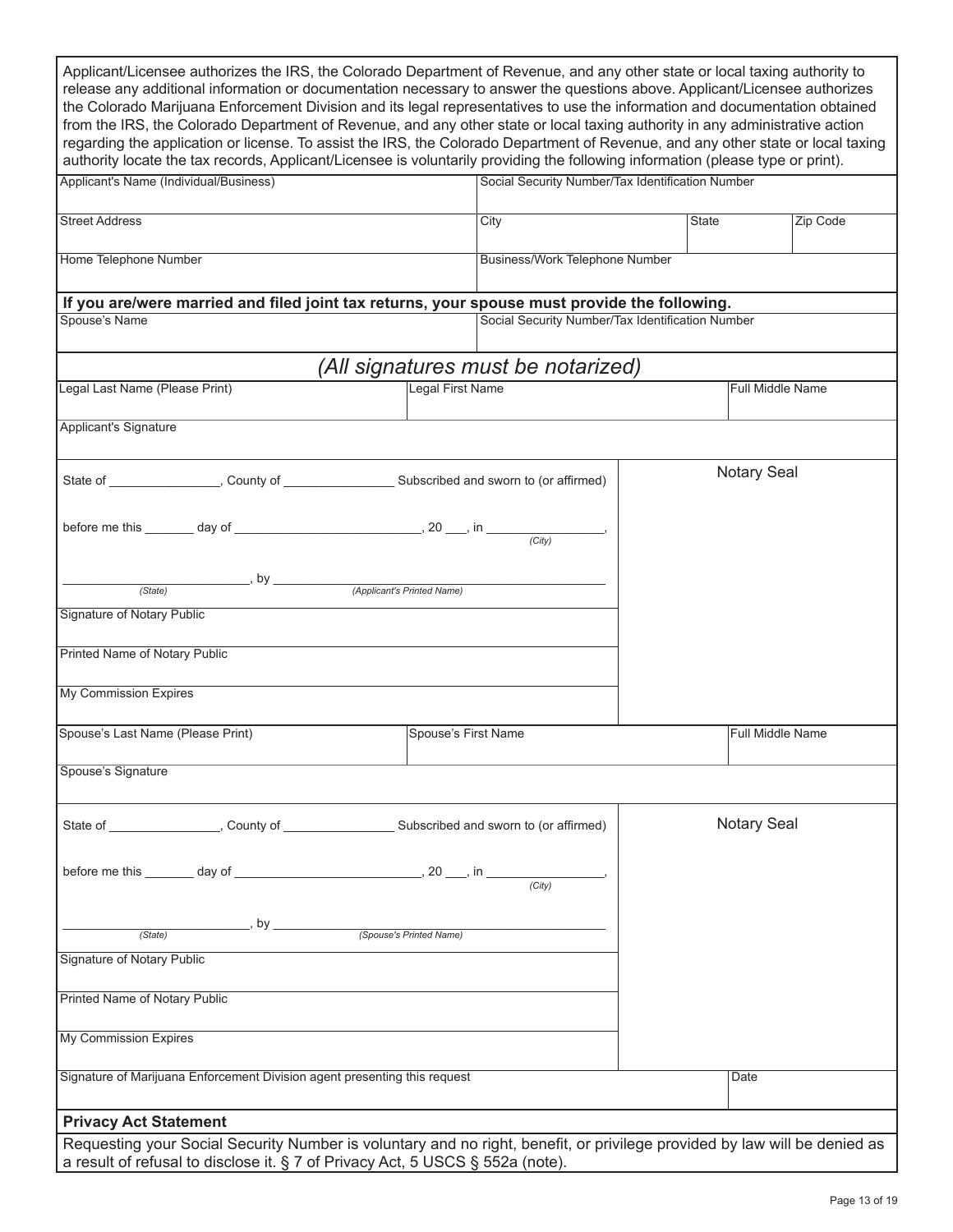#### **Applicant's Request to Release Information**

*(All signatures must be notarized)*

|     | Legal Last Name (print)                                                                                                                                                                                                                             | <b>Legal First Name</b>                                                                                                                                                                                                                      | Legal Middle Name                |  |  |  |  |  |  |
|-----|-----------------------------------------------------------------------------------------------------------------------------------------------------------------------------------------------------------------------------------------------------|----------------------------------------------------------------------------------------------------------------------------------------------------------------------------------------------------------------------------------------------|----------------------------------|--|--|--|--|--|--|
|     |                                                                                                                                                                                                                                                     |                                                                                                                                                                                                                                              |                                  |  |  |  |  |  |  |
| TO: |                                                                                                                                                                                                                                                     |                                                                                                                                                                                                                                              | FROM: (Applicant's Printed Name) |  |  |  |  |  |  |
|     |                                                                                                                                                                                                                                                     |                                                                                                                                                                                                                                              |                                  |  |  |  |  |  |  |
|     |                                                                                                                                                                                                                                                     |                                                                                                                                                                                                                                              |                                  |  |  |  |  |  |  |
|     |                                                                                                                                                                                                                                                     | 1. I/We hereby authorize and request all persons to whom this request is presented having information relating to                                                                                                                            |                                  |  |  |  |  |  |  |
|     |                                                                                                                                                                                                                                                     | or concerning the above named applicant to furnish such information to a duly appointed agent of the Marijuana                                                                                                                               |                                  |  |  |  |  |  |  |
|     |                                                                                                                                                                                                                                                     | Enforcement Division whether or not such information would otherwise be protected from the disclosure by any                                                                                                                                 |                                  |  |  |  |  |  |  |
|     | constitutional, statutory or common law privilege.                                                                                                                                                                                                  |                                                                                                                                                                                                                                              |                                  |  |  |  |  |  |  |
|     |                                                                                                                                                                                                                                                     | 2. I/We hereby authorize and request all persons to whom this request is presented having documents relating to or                                                                                                                           |                                  |  |  |  |  |  |  |
|     | concerning the above named applicant to permit a duly appointed agent of the Marijuana Enforcement Division to<br>review and copy any such documents, whether or not such documents would otherwise be protected from disclosure                    |                                                                                                                                                                                                                                              |                                  |  |  |  |  |  |  |
|     | by any constitutional, statutory, or common law privilege.                                                                                                                                                                                          |                                                                                                                                                                                                                                              |                                  |  |  |  |  |  |  |
|     |                                                                                                                                                                                                                                                     | 3. I/We hereby authorize and request the Colorado Department of Revenue to permit a duly appointed agent of the                                                                                                                              |                                  |  |  |  |  |  |  |
|     |                                                                                                                                                                                                                                                     | Marijuana Enforcement Division to obtain, receive, review, copy, discuss and use any such tax information or                                                                                                                                 |                                  |  |  |  |  |  |  |
|     |                                                                                                                                                                                                                                                     | documents relating to or concerning the above named applicant, whether or not such information or documents would                                                                                                                            |                                  |  |  |  |  |  |  |
|     |                                                                                                                                                                                                                                                     | otherwise be protected from disclosure by any constitutional, statutory, or common law privilege.<br>If the person to whom this request is presented is a brokerage firm, bank, savings and loan, or other financial                         |                                  |  |  |  |  |  |  |
| 4.  |                                                                                                                                                                                                                                                     | institution or an officer of the same, I/we hereby authorize and request that a duly appointed agent of the                                                                                                                                  |                                  |  |  |  |  |  |  |
|     |                                                                                                                                                                                                                                                     | Marijuana Enforcement Division be permitted to review and obtain copies of any and all documents, records or                                                                                                                                 |                                  |  |  |  |  |  |  |
|     |                                                                                                                                                                                                                                                     | correspondence pertaining to me/us, including but not limited to past loan information, notes co-signed by me/                                                                                                                               |                                  |  |  |  |  |  |  |
|     |                                                                                                                                                                                                                                                     | us, checking account records, savings deposit records, safe deposit box records, passbook records, and general                                                                                                                               |                                  |  |  |  |  |  |  |
|     | ledger folio sheets.                                                                                                                                                                                                                                |                                                                                                                                                                                                                                              |                                  |  |  |  |  |  |  |
|     |                                                                                                                                                                                                                                                     | 5. I/We do hereby make, constitute, and appoint any duly appointed agent of the Colorado Marijuana Enforcement                                                                                                                               |                                  |  |  |  |  |  |  |
|     | for my/our use and benefit:                                                                                                                                                                                                                         | Division, my/our true and lawful attorney in fact for me/us in my/our name, place, stead, and on my/our behalf and                                                                                                                           |                                  |  |  |  |  |  |  |
|     |                                                                                                                                                                                                                                                     | (a) To request, review, copy sign for, or otherwise act for investigative purposes with respect to documents and                                                                                                                             |                                  |  |  |  |  |  |  |
|     |                                                                                                                                                                                                                                                     | information in the possession of the person to whom this request is presented as I/we might;                                                                                                                                                 |                                  |  |  |  |  |  |  |
|     | (b) To name the person or entity to whom this request is presented and insert that person's name in the                                                                                                                                             |                                                                                                                                                                                                                                              |                                  |  |  |  |  |  |  |
|     | appropriate location in this request:                                                                                                                                                                                                               |                                                                                                                                                                                                                                              |                                  |  |  |  |  |  |  |
|     |                                                                                                                                                                                                                                                     | (c) To place the name of the agent presenting this request in the appropriate location on this request.                                                                                                                                      |                                  |  |  |  |  |  |  |
|     |                                                                                                                                                                                                                                                     | 6. I grant to said attorney in fact full power and authority to do, take, and perform all and every act and thing whatsoever                                                                                                                 |                                  |  |  |  |  |  |  |
|     | requisite, proper, or necessary to be done, in the exercise of any of the rights and powers herein granted, as fully to<br>all intents and purposes as I/we might or could do if personally present, with full power of substitution or revocation, |                                                                                                                                                                                                                                              |                                  |  |  |  |  |  |  |
|     | hereby ratifying and confirming all that said attorney in fact, or his substitute or substitutes, shall lawfully do or cause                                                                                                                        |                                                                                                                                                                                                                                              |                                  |  |  |  |  |  |  |
|     |                                                                                                                                                                                                                                                     | to be done by virtue of this power of attorney and the rights and powers herein granted.                                                                                                                                                     |                                  |  |  |  |  |  |  |
|     |                                                                                                                                                                                                                                                     | 7. This power of attorney ends twenty-four (24) months from the date of execution.                                                                                                                                                           |                                  |  |  |  |  |  |  |
|     |                                                                                                                                                                                                                                                     | 8. The above named applicant has filed with the Colorado Marijuana Licensing Authority an application for a                                                                                                                                  |                                  |  |  |  |  |  |  |
|     |                                                                                                                                                                                                                                                     | Marijuana license. Said applicant understands that it is seeking the granting of a privilege and acknowledges that                                                                                                                           |                                  |  |  |  |  |  |  |
|     |                                                                                                                                                                                                                                                     | the burden of proving its qualifications for a favorable determination is at all times on the applicant. Said applicant<br>accepts any risk of adverse public notice, embarrassment, criticism, or other action of financial loss, which may |                                  |  |  |  |  |  |  |
|     | result from action with respect to this application.                                                                                                                                                                                                |                                                                                                                                                                                                                                              |                                  |  |  |  |  |  |  |
|     |                                                                                                                                                                                                                                                     | 9. I/We do, for myself/ourselves, my/our heirs, executors, administrators, successors, and assigns, hereby release,                                                                                                                          |                                  |  |  |  |  |  |  |
|     |                                                                                                                                                                                                                                                     | remise, and forever discharge the person to whom this request is presented, and his agents and employees from all                                                                                                                            |                                  |  |  |  |  |  |  |
|     |                                                                                                                                                                                                                                                     | and all manner or actions, causes of action, suits, debts, judgments, executions, claims, and demands whatsoever,                                                                                                                            |                                  |  |  |  |  |  |  |
|     |                                                                                                                                                                                                                                                     | known or unknown, in law or equity, which the applicant ever had, now has, may have, or claims to have against the                                                                                                                           |                                  |  |  |  |  |  |  |
|     | with the request.                                                                                                                                                                                                                                   | person to whom this request is being presented or his agents or employees arising out of or by reason of complying                                                                                                                           |                                  |  |  |  |  |  |  |
|     |                                                                                                                                                                                                                                                     | 10. I/We agree to indemnify and hold harmless the person to whom this request is presented and his agents and                                                                                                                                |                                  |  |  |  |  |  |  |
|     |                                                                                                                                                                                                                                                     | employees from and against all claims, damages, losses, and expenses, including reasonable attorneys' fees                                                                                                                                   |                                  |  |  |  |  |  |  |
|     | arising out of or by reason of complying with this request.                                                                                                                                                                                         |                                                                                                                                                                                                                                              |                                  |  |  |  |  |  |  |
|     |                                                                                                                                                                                                                                                     | 11. A reproduction of this request by photocopying or similar process shall be for all intents and purposes as valid as the original.                                                                                                        |                                  |  |  |  |  |  |  |
|     |                                                                                                                                                                                                                                                     |                                                                                                                                                                                                                                              |                                  |  |  |  |  |  |  |
|     |                                                                                                                                                                                                                                                     |                                                                                                                                                                                                                                              | Applicant's Initials             |  |  |  |  |  |  |
|     |                                                                                                                                                                                                                                                     |                                                                                                                                                                                                                                              | <b>Continued on next page</b>    |  |  |  |  |  |  |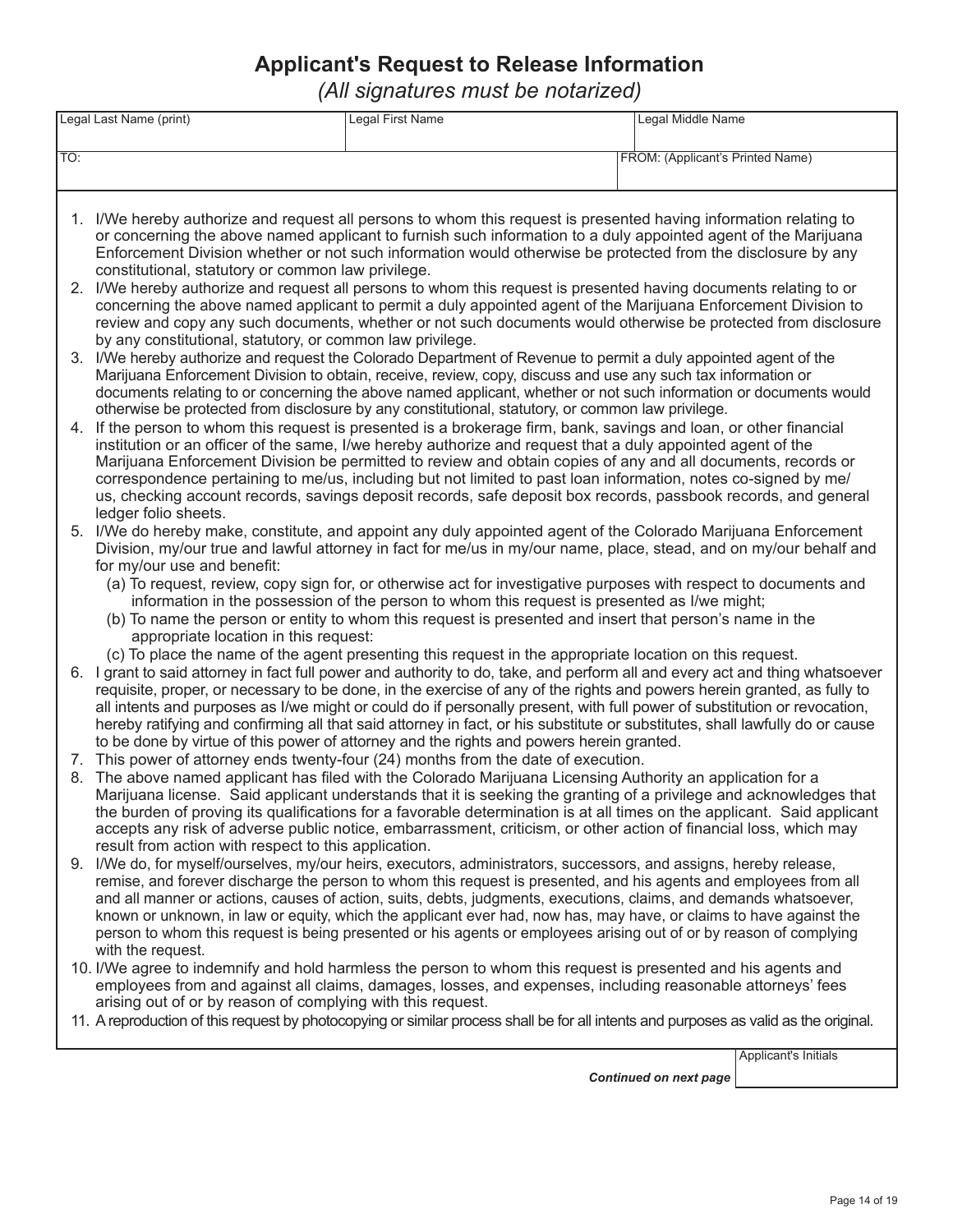#### **Applicant's Request to Release Information**

*(All signatures must be notarized)*

| Last Name (Please Print)          | <b>First Name</b>                                                                                          | Middle Name      |
|-----------------------------------|------------------------------------------------------------------------------------------------------------|------------------|
|                                   |                                                                                                            |                  |
| Signature                         |                                                                                                            |                  |
|                                   | State of _____________________, County of ___________________________Subscribed and sworn to (or affirmed) | Notary Seal      |
|                                   | before me this $\frac{1}{(City)}$ day of $\frac{1}{(City)}$ .                                              |                  |
|                                   |                                                                                                            |                  |
| Signature of Notary Public        |                                                                                                            |                  |
| Printed Name of Notary Public     |                                                                                                            |                  |
| My Commission Expires             |                                                                                                            |                  |
| Spouse's Last Name (Please Print) | Spouse's First Name                                                                                        | Full Middle Name |
| Spouse's Signature                |                                                                                                            |                  |
|                                   | State of ____________________, County of __________________________Subscribed and sworn to (or affirmed)   | Notary Seal      |
|                                   | before me this $\frac{1}{(City)}$ day of $\frac{1}{(City)}$ .                                              |                  |
|                                   |                                                                                                            |                  |
| <b>Signature of Notary Public</b> |                                                                                                            |                  |
| Printed Name of Notary Public     |                                                                                                            |                  |
| My Commission Expires             |                                                                                                            |                  |

**Confidential Document:** This document is the property of the Colorado Marijuana State Licensing Authority and the Colorado Marijuana Enforcement Division, and is provided for Official Use Only. This document may not be further reproduced nor its contents disclosed without the written permission of the Division or State Licensing Authority.

*Continued from previous page*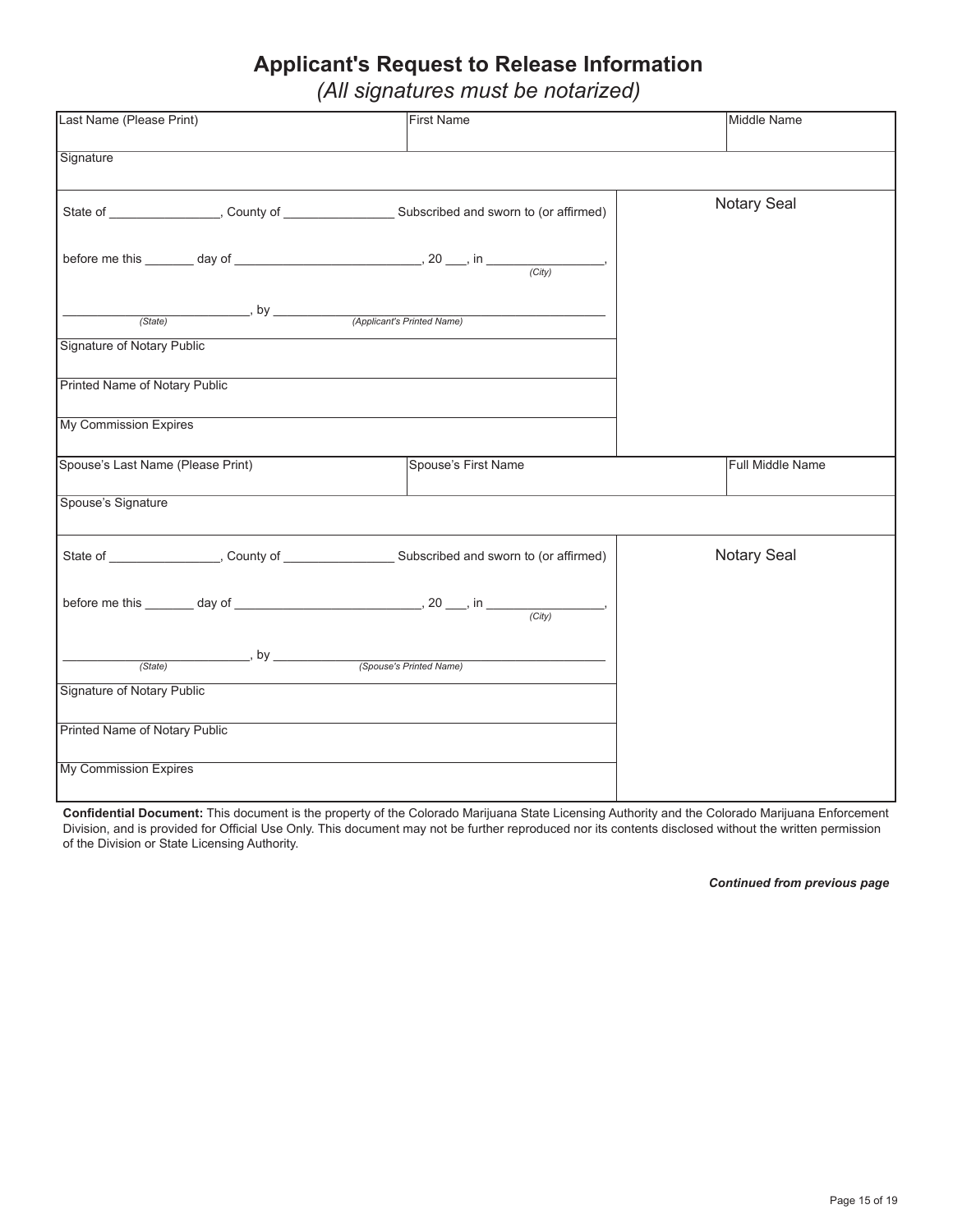# **MED Statement of Financial Condition**

#### **Instructions: Complete all sections and use N/A if not applicable**

| This Statement Is For (Check One)                                                                                                                 |                     |                                   |                                                                                                                                                                                      |                          |                                   |
|---------------------------------------------------------------------------------------------------------------------------------------------------|---------------------|-----------------------------------|--------------------------------------------------------------------------------------------------------------------------------------------------------------------------------------|--------------------------|-----------------------------------|
| PEI                                                                                                                                               | Pre-Suitability     |                                   | Associated Key                                                                                                                                                                       |                          |                                   |
| This Section is to be Completed by All Applicants                                                                                                 |                     |                                   |                                                                                                                                                                                      |                          |                                   |
| Individual's Last Name (Print legibly)                                                                                                            |                     |                                   | Individual's First Name (Print legibly)                                                                                                                                              | <b>Full Middle Name</b>  |                                   |
| (If additional space is required, submit information on a separate sheet of paper).                                                               |                     |                                   |                                                                                                                                                                                      |                          |                                   |
| <b>Assets</b>                                                                                                                                     |                     | <b>In Dollars</b><br>(Omit Cents) | <b>Liabilities</b>                                                                                                                                                                   |                          | <b>In Dollars</b><br>(Omit Cents) |
| Cash in Following Banks (For each account, provide                                                                                                |                     |                                   |                                                                                                                                                                                      |                          |                                   |
| 12 months of bank statements)                                                                                                                     |                     |                                   | Real Estate Mortgages (See Schedule E)                                                                                                                                               |                          |                                   |
| Bank Name:                                                                                                                                        |                     |                                   |                                                                                                                                                                                      |                          |                                   |
| Bank Name:                                                                                                                                        |                     |                                   | Automobile Loans (See Schedule F)                                                                                                                                                    |                          |                                   |
| Bank Name:                                                                                                                                        |                     |                                   | Credit Card Payable (See Schedule G)                                                                                                                                                 |                          |                                   |
| Marketable Securities (See Schedule A, Submit Statement)                                                                                          |                     |                                   | Other Notes Payable (See Schedule H)                                                                                                                                                 |                          |                                   |
| Non-Marketable Securities (See Schedule B, Submit Statement)                                                                                      |                     |                                   | Income Taxes Due                                                                                                                                                                     |                          |                                   |
| Notes Receivable (See Schedule C)                                                                                                                 |                     |                                   | Other Unpaid Taxes                                                                                                                                                                   |                          |                                   |
| Accounts Receivable (See Schedule D)                                                                                                              |                     |                                   | Other Debts (Itemize)                                                                                                                                                                |                          |                                   |
| Real Estate (See Schedule E, Submit Proof of Ownership)                                                                                           |                     |                                   |                                                                                                                                                                                      |                          |                                   |
| Motor Vehicles (See Schedule F, submit title or registration<br>as verification)                                                                  |                     |                                   |                                                                                                                                                                                      |                          |                                   |
| Other Assets (Itemize. Do NOT include furniture,                                                                                                  |                     |                                   |                                                                                                                                                                                      |                          |                                   |
| appliances, jewelry or collectibles - guns, coins, etc.)                                                                                          |                     |                                   |                                                                                                                                                                                      |                          |                                   |
|                                                                                                                                                   |                     |                                   |                                                                                                                                                                                      |                          |                                   |
|                                                                                                                                                   |                     |                                   |                                                                                                                                                                                      |                          |                                   |
|                                                                                                                                                   |                     |                                   |                                                                                                                                                                                      |                          |                                   |
|                                                                                                                                                   |                     |                                   |                                                                                                                                                                                      |                          |                                   |
|                                                                                                                                                   |                     |                                   |                                                                                                                                                                                      | <b>Total Liabilities</b> |                                   |
|                                                                                                                                                   |                     |                                   |                                                                                                                                                                                      |                          |                                   |
|                                                                                                                                                   | <b>Total Assets</b> |                                   | <b>Total Assets-Total Liabilities = Total Net Worth</b>                                                                                                                              |                          |                                   |
| Do you have any of the following?                                                                                                                 |                     |                                   |                                                                                                                                                                                      |                          |                                   |
| 1. Contingent liabilities as endorser, comaker or                                                                                                 |                     |                                   | 3. Contested income or other tax liens?                                                                                                                                              |                          | Yes*<br>No                        |
| guarantor on any leases or contracts?<br>$\sqcup$ Yes*<br>No 4. Outstanding judgments or non-tax liens?<br>$\perp$<br>Yes*<br>No                  |                     |                                   |                                                                                                                                                                                      |                          |                                   |
| 2. Contingent liabilities in pending legal actions?                                                                                               |                     |                                   | $\Box$ Yes* $\Box$ No 5. Other special debts or circumstances?<br>*If yes to any of the above, please indicate the amount of the liability and explain on a separate sheet of paper. |                          | Yes*<br>No                        |
| Do you have a line of credit?                                                                                                                     | ⊿ No                |                                   |                                                                                                                                                                                      |                          |                                   |
| Yes<br>If yes, indicate amount<br>and attach a verification letter from the lending institution.                                                  |                     |                                   |                                                                                                                                                                                      |                          |                                   |
| The undersigned acknowledges and understands that the Marijuana Enforcement Division is relying on the information provided herein in deciding    |                     |                                   |                                                                                                                                                                                      |                          |                                   |
| whether to grant or deny a license. The undersigned certifies that the information provided herein is true, correct and complete. The undersigned |                     |                                   |                                                                                                                                                                                      |                          |                                   |
| information and determine the financial fitness of the applicant.                                                                                 |                     |                                   | authorizes the Division and its agents to make all inquires deemed necessary, including credit bureau inquiries, to verify the accuracy of this                                      |                          |                                   |
| Signature                                                                                                                                         |                     |                                   | Title                                                                                                                                                                                | Date                     |                                   |
|                                                                                                                                                   |                     |                                   |                                                                                                                                                                                      |                          |                                   |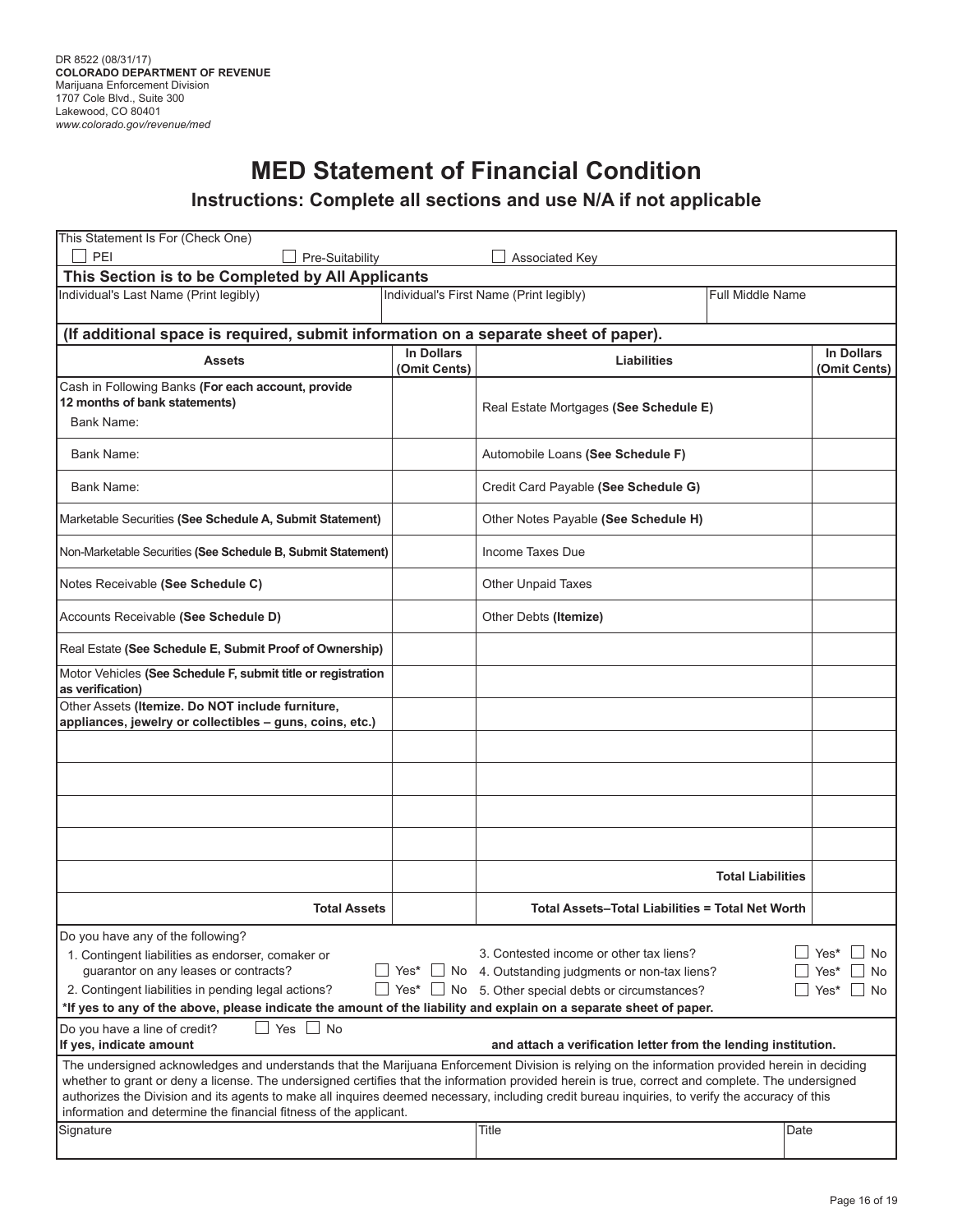|                                            |               | Schedule A - U.S. Government & Marketable Securities (Submit Verification)                  |             |            |                |                   |          |                                           |                     |                              |                                   |
|--------------------------------------------|---------------|---------------------------------------------------------------------------------------------|-------------|------------|----------------|-------------------|----------|-------------------------------------------|---------------------|------------------------------|-----------------------------------|
| Number of Shares or<br>Face Value of Bonds | Description   |                                                                                             |             | In Name of |                |                   |          | Registered, Pledged<br>or Held by Others? | <b>Market Value</b> |                              |                                   |
|                                            |               |                                                                                             |             |            |                |                   |          |                                           |                     |                              |                                   |
|                                            |               |                                                                                             |             |            |                |                   |          |                                           |                     |                              |                                   |
|                                            |               |                                                                                             |             |            |                |                   |          |                                           |                     |                              |                                   |
|                                            |               | Schedule B - Nonmarketable Securities (Submit Verification)                                 |             |            |                |                   |          |                                           |                     |                              |                                   |
| Number of Shares                           |               | Description                                                                                 |             |            |                |                   |          | In Name of                                |                     |                              | Market Value**                    |
|                                            |               |                                                                                             |             |            |                |                   |          |                                           |                     |                              |                                   |
|                                            |               |                                                                                             |             |            |                |                   |          |                                           |                     |                              |                                   |
|                                            |               |                                                                                             |             |            |                |                   |          |                                           |                     |                              |                                   |
|                                            |               |                                                                                             |             |            |                |                   |          |                                           |                     |                              |                                   |
| <b>Schedule C - Notes Receivable</b>       |               | Name and Address (Street and City) From Whom Due                                            |             |            |                | Explanation       |          | Dated                                     |                     | Maturity                     | Amount                            |
|                                            |               |                                                                                             |             |            |                |                   |          |                                           |                     |                              |                                   |
|                                            |               |                                                                                             |             |            |                |                   |          |                                           |                     |                              |                                   |
|                                            |               |                                                                                             |             |            |                |                   |          |                                           |                     |                              |                                   |
| <b>Schedule D - Accounts Receivable</b>    |               |                                                                                             |             |            |                |                   |          |                                           |                     |                              |                                   |
|                                            |               | Name and Address (Street and City) From Whom Due                                            |             |            | Explanation    |                   |          | When Sold                                 |                     | When Due                     | Amount                            |
|                                            |               |                                                                                             |             |            |                |                   |          |                                           |                     |                              |                                   |
|                                            |               |                                                                                             |             |            |                |                   |          |                                           |                     |                              |                                   |
|                                            |               | Schedule E - Real Estate (Submit Proof of Ownership for Each Property Listed)               |             |            |                |                   |          |                                           |                     |                              |                                   |
| Complete Address & County                  |               | Title in Name of                                                                            | Cost        |            | Date Acquired  | Amount Owed       |          | Monthly<br>Payments                       |                     | Monthly<br>Income            | <b>Market Value</b>               |
|                                            |               |                                                                                             |             |            |                |                   |          |                                           |                     |                              |                                   |
|                                            |               |                                                                                             |             |            |                |                   |          |                                           |                     |                              |                                   |
|                                            |               |                                                                                             |             |            |                |                   |          |                                           |                     |                              |                                   |
| <b>Totals</b>                              |               |                                                                                             |             |            |                |                   |          |                                           |                     |                              |                                   |
|                                            |               | Schedule F - Motor Vehicles (Submit Copy of Title or Registration for Every Vehicle Listed) |             |            |                |                   |          |                                           |                     |                              |                                   |
|                                            | Description   |                                                                                             | Year Mfg'd. |            | Year Purch.    | Purchase<br>Price |          | Amount Owed                               |                     | Monthly<br>Payment<br>Amount | <b>Current Wholesale</b><br>Value |
|                                            |               |                                                                                             |             |            |                |                   |          |                                           |                     |                              |                                   |
|                                            |               |                                                                                             |             |            |                |                   |          |                                           |                     |                              |                                   |
|                                            |               |                                                                                             |             |            |                |                   |          |                                           |                     |                              |                                   |
|                                            | <b>Totals</b> |                                                                                             |             |            |                |                   |          |                                           |                     |                              |                                   |
| <b>Schedule G - Credit Card Payable</b>    |               |                                                                                             |             |            |                |                   |          |                                           |                     |                              |                                   |
|                                            |               |                                                                                             | Company     |            |                |                   |          |                                           |                     |                              | <b>Current Balance</b>            |
|                                            |               |                                                                                             |             |            |                |                   |          |                                           |                     |                              |                                   |
|                                            |               |                                                                                             |             |            |                |                   |          |                                           |                     |                              |                                   |
|                                            |               |                                                                                             |             |            |                |                   |          |                                           |                     |                              |                                   |
|                                            |               |                                                                                             |             |            |                |                   |          |                                           |                     |                              |                                   |
|                                            |               | Schedule H - Bank and Other Institutional Relationships                                     |             |            |                |                   |          |                                           |                     |                              |                                   |
|                                            |               | Name and Address of Creditor                                                                |             |            | Original Loan/ | Date of           | Maturity |                                           | Secured?***         | Monthly                      |                                   |
|                                            |               |                                                                                             |             |            | Line Amount    | Loan              | Date     |                                           |                     | Payments                     | Amount Owed                       |
|                                            |               |                                                                                             |             |            |                |                   |          |                                           |                     |                              |                                   |
|                                            |               |                                                                                             |             |            |                |                   |          |                                           |                     |                              |                                   |
|                                            |               |                                                                                             |             |            |                |                   |          |                                           |                     |                              |                                   |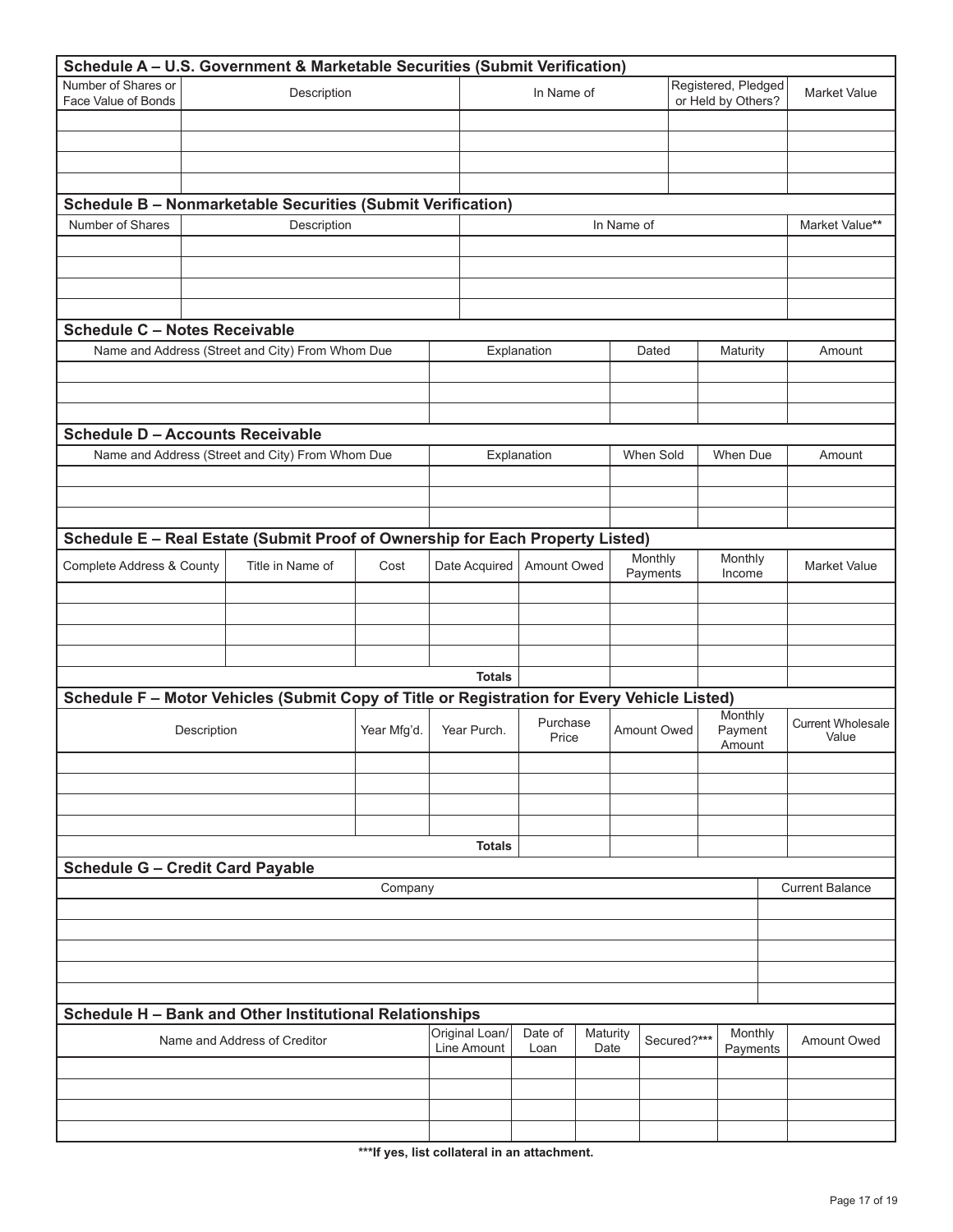

#### Dear Applicant:

Thank you for your pre-suitability application to become a part of a licensed business in the Marijuana industry. Before you submit your application, we want to make you aware of a few facts.

The Marijuana industry in Colorado is one of the most scrutinized businesses in the state, because Colorado citizens want the industry and everyone involved in it free from even the hint of any corruption or deceit. That's why we take our regulation of the industry very seriously, including the issuance of licenses.

During the pre-suitability process, we will conduct a thorough check of your background. If you pass our qualifications, you will be found suitable to apply as an Associated Key to be an owner in the Marijuana Industry. You should know that a Marijuana license is a privilege, not a right. One thing you must do to obtain this privilege is be completely honest on your license application. The burden of proving qualifications for licensure, rests at all times with the applicant.

In particular, we ask you on page 3 of the application: "In the last 10 years have you been arrested, served a criminal summons, charged with, or convicted of ANY crime regarding the possession, distribution, or use of a controlled substance? (Unless charge was prior to age 18 and was adjudicated as a juvenile). In the past 5 years, (unless charge was prior to age 18 and was adjudicated as a juvenile), have you been arrested, served with a criminal summons, charged with, or convicted of ANY crime or offense in any manner in this or any other country?" The application goes on to tell you to explain ALL such arrests or charges no matter the final outcome. (Dismissed charges sealed by the court do not need to be disclosed).

Did you list ALL arrests and charges in the past 10 years? Are you clear about what you need to disclose? If not, then ask someone at the front desk to assist you and answer any questions you might have. Here are some of the excuses we have heard from people who have failed to disclose arrests to us:

- My attorney told me I didn't have to disclose.
- I didn't think I was arrested, because I only got a ticket.
- I didn't think the arrest had anything to do with Marijuana.
- I didn't think that was still on my record.

If you have a conviction that resulted in your record being sealed or expunged, you must include the order from the judge. You have been informed throughout the application to disclose ALL arrests (except those non-convictions that were sealed or expunged). And you have just been informed again:

You will not necessarily be denied a finding of suitability if you have ever been arrested, but you may be denied if you fail to disclose any arrest (unless it was sealed or expunged).

I have read and understand this letter.

Signed \_\_\_\_\_\_\_\_\_\_\_\_\_\_\_\_\_\_\_\_\_\_\_\_\_\_\_\_\_\_\_\_\_\_\_\_\_\_\_\_\_\_\_\_\_\_\_\_\_\_\_\_\_\_\_\_\_\_\_\_ Date \_\_\_\_\_\_\_\_\_\_\_\_\_\_\_\_\_\_\_

DR 8557 (03/15/18)